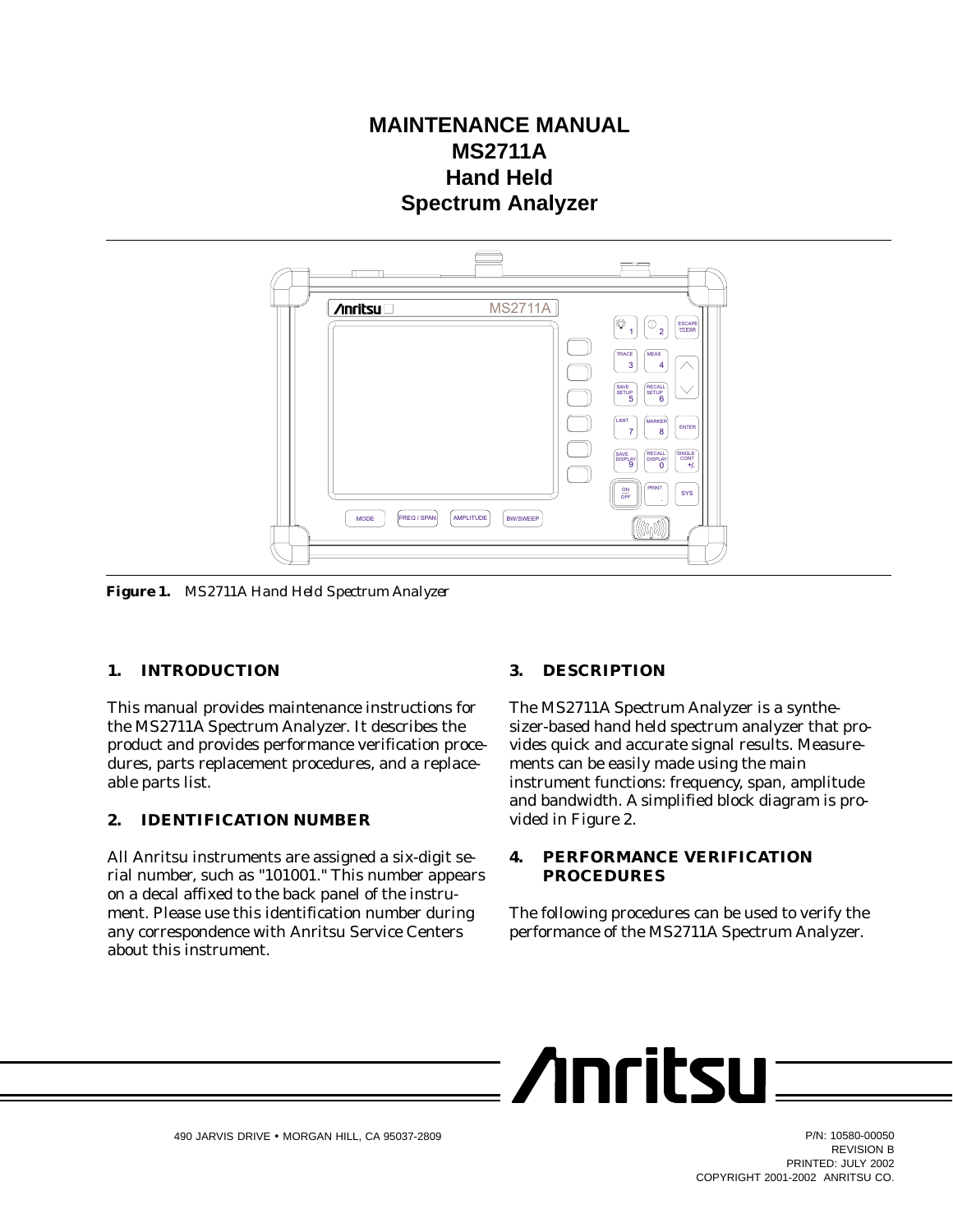

*Figure 2. MS2711A Spectrum Analyzer Block Diagram*

## **4.1. Frequency Accuracy**

The following test can be used to verify the CW frequency accuracy of the Spectrum Analyzer.

#### **a. Equipment Required:**

- Anritsu MG3692A Synthesized Signal Source with option 15A, or equivalent
- Anritsu 34RSN50 50 ohm adapter or equivalent
- Anritsu 15NNF50-1.5C RF Coaxial Cable or equivalent
- 10 MHz Reference Standard
- BNC male to BNC male coaxial cable

#### **b. Procedure:**

- 1. Connect the 10 MHz reference source to the Anritsu MG3692A Synthesized Signal Source.
- 2. Connect the output of the source to the MS2711A RF Input.
- 3. Connect the external power supply (Anritsu part number 40-115) to the MS2711A.
- 4. Press and hold the ESCAPE/CLEAR key, then press the ON/OFF key to turn on the Spectrum Analyzer. (This sets the instrument to the factory preset state.)
- 5. Turn on the 10 MHz reference source and the Anritsu MG3692A Synthesized Signal Source.
- 6. Set the MG3692A output to 2000 MHz, CW with an RF output level of 0 dBm.

#### *NOTE*

- 7. On the MS2711A, press the **AMPLITUDE** key and the REF LEVEL soft key.
- 8. Enter 20 and press the **ENTER** key to set the Reference Level to 20 dBm.
- 9. Press the FREQ/SPAN key and the CENTER soft key.
- 10. Enter 2000 and press the ENTER key to set the center frequency to 2000 MHz.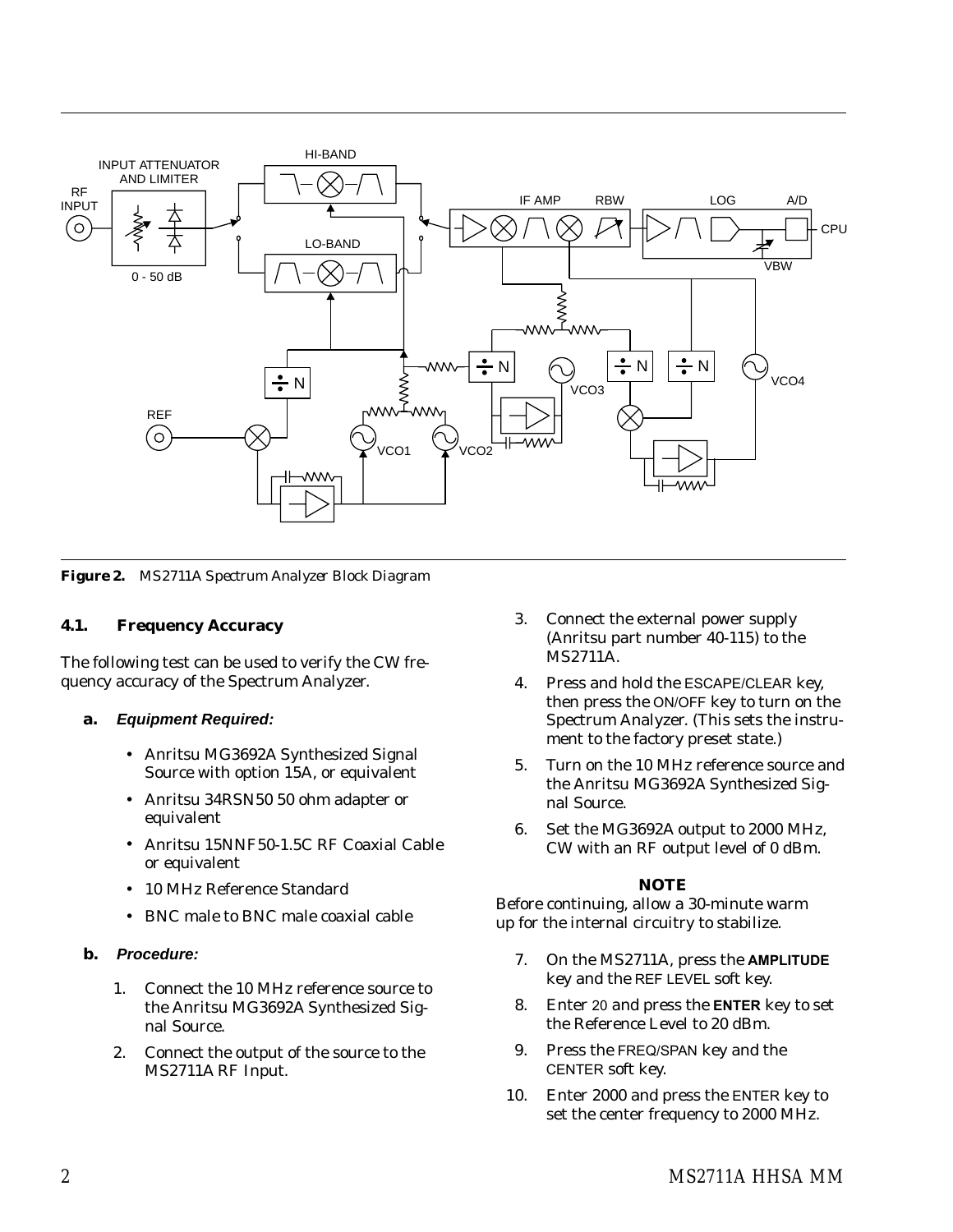- 11. Press the SPAN soft key and enter 50. Press the kHz soft key to set the span to 50 kHz.
- 12. Press the BW/SWEEP key.
- 13. Press the RBW soft key and then the EDIT soft key. Use the Up/down arrow key to select 10 kHz. Press ENTER to set the resolution bandwidth to 10 kHz and select BACK.
- 14. Press the VBW soft key and then the EDIT soft key. Use the Up/down arrow key to select 3 kHz. Press **ENTER** to set the video bandwidth to 3 kHz.
- 15. Press the **MARKER** key, then the M1 soft key.
- 16. Select the EDIT soft key and use the Up/down arrow key to center the marker on the waveform. Verify that the marker frequency is 2000 MHz,  $\pm 4$  kHz.

#### **4.2. Phase Noise Verification**

#### **a. Equipment Required:**

- Anritsu MG3692A Synthesized Signal Source with options 2A, 4 and 15A, or equivalent
- Anritsu 34RSN50 50 ohm adapter or equivalent
- Anritsu 15NNF50-1.5C RF Coaxial Cable or equivalent

#### **b. Procedure:**

- 1. Connect the output of the source to the MS2711A RF Input.
- 2. Connect the external power supply (Anritsu part number 40-115) to the MS2711A.
- 3. Press and hold the ESCAPE/CLEAR key, then press the ON/OFF key to turn on the Spectrum Analyzer. (This sets the instrument to the factory preset state.)

#### *NOTE*

Before continuing, allow a 30-minute warm up for the internal circuitry to stabilize.

4. Set the MG3692A output to 1000 MHz, CW with an RF output level of –30 dBm.

- 5. On the MS2711A, press the BW/SWEEP key.
- 6. Press the RBW soft key and then the EDIT soft key. Use the Up/down arrow key to select 10 kHz. Press ENTER to set the resolution bandwidth to 10 kHz and select BACK.
- 7. Press the VBW soft key and then the EDIT soft key. Use the Up/down arrow key to select 3 kHz. Press **ENTER** to set the video bandwidth to 3 kHz.
- 8. On the MS2711A, press the FREQ/SPAN key and the CENTER soft key.
- 9. Enter 1000 and press the MHz soft key to set the center frequency to 1000 MHz.
- 10. Press the SPAN soft key and enter 0.1. Press the MHz soft key to set the span to 0.100 MHz.
- 11. Press the **AMPLITUDE** key.
- 12. Press the REF LEVEL soft key and enter –27. Press the **ENTER** key to set the reference level to –27 dBm.
- 13. Press the **MARKER** key, then the M1 soft key.
- 14. Press EDIT and enter 1000. Press the MHz soft key to set the M1 marker frequency to 1000 MHz.
- 15. Press the BACK soft key and the M2 soft key.
- 16. Press EDIT and enter 1000.03. Press MHz to set the M2 marker frequency to 1000.030 MHz (30 kHz higher than the center frequency).
- 17. Press the DELTA (M2-M1) soft key.
- 18. Press the **SINGLE/CONT** key and read and record the  $\Delta 2$  reading.
- 19. Press the **SINGLE/CONT** key to read and record five values, then calculate the average of the five recorded values.
- 20. Subtract 40 dB from the average value and verify that the result is  $\le -75$ dBc/Hz.

(For example: –35 dBc measured –  $40 dB = -75 dBc/Hz.$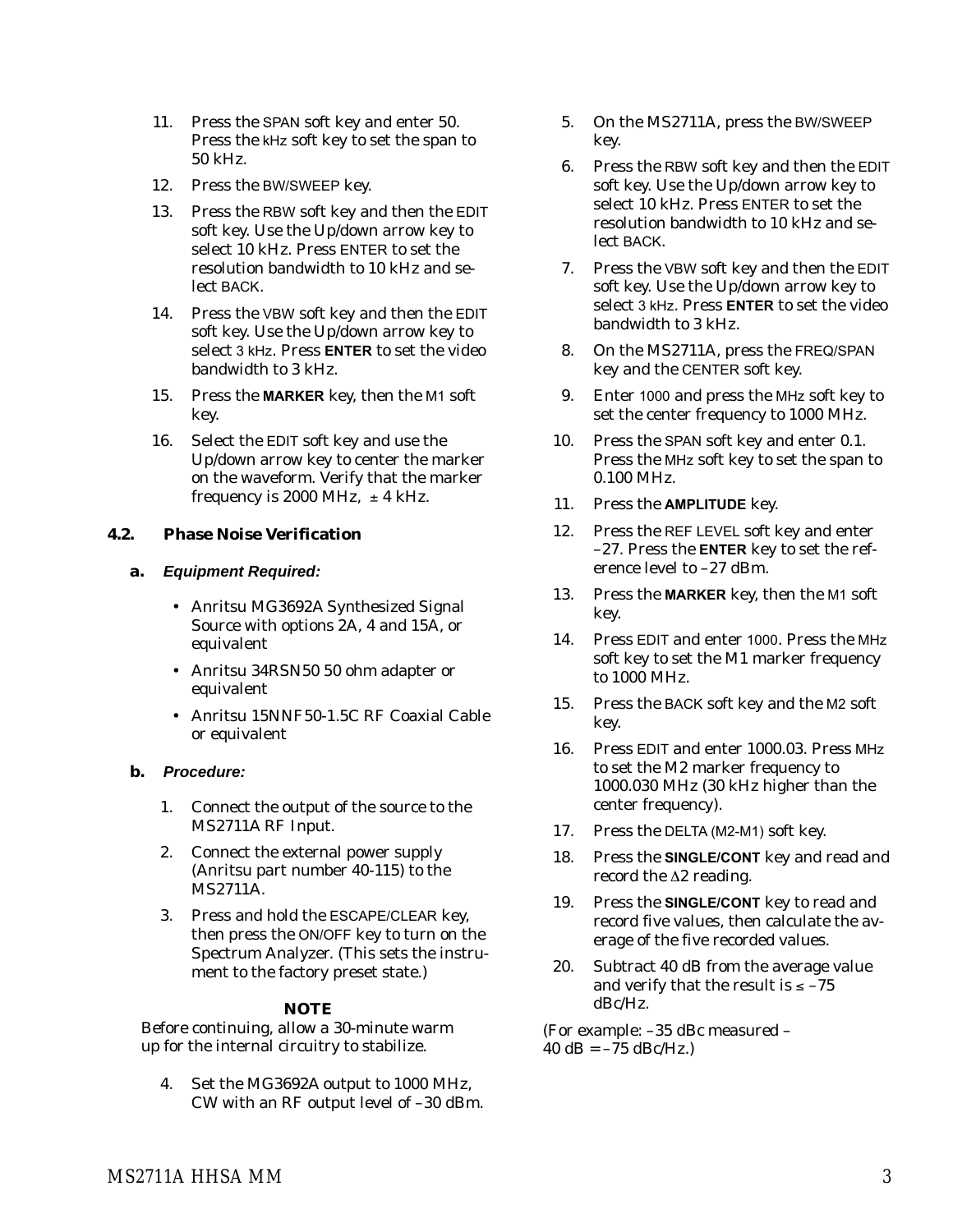#### *NOTE*

The measured value is converted to dBc/Hz using the following formula: *dBc* / *Hz* =  $-$  | *measured dBc*  $\left| -\left[ 10_{\log} \left( \frac{RBW}{1Hz} \right) \right] \right|$ At 10 kHz RBW,  $10_{log} \left( \frac{RBW}{1Hz} \right) = 40$ , so *dBc* /  $Hz = -\vert measured$ *dBc* $\vert - 40$ .

- 21. Press the BACK soft key and the M3 soft key.
- 22. Press the EDIT key and enter 999.970. Press MHz to set the M3 marker frequency to 999.970 MHz (30 kHz lower than the center frequency).
- 23. Press the DELTA (M3-M1) soft key.
- 24. Press the **SINGLE/CONT** key. Read and record the  $\Delta$  3 reading.
- 25. Press the **SINGLE/CONT** key to read and record five values, then calculate the average of the five recorded values.

Subtract 40 dB from the average value and verify that the result is  $\le -75$  dBc/Hz. (For example:  $-35$  dBc measured  $-40$  dB =  $-75$ dBc/Hz.)

#### **4.3. Second Harmonic Distortion Test**

The following test can be used to verify the input related spurious response of the Spectrum Analyzer.

- **a. Equipment Required:**
	- Anritsu MG3692A Synthesized Signal Source with options 2A, 4 and 15A, or equivalent
	- Anritsu 34RSN50 50 ohm adapter or equivalent
	- Anritsu 15NNF50-1.5C RF Coaxial Cable or equivalent
	- 10 MHz Reference Standard
	- 50 MHz Low Pass Filter (Anritsu part number 1030-96)
	- BNC male to BNC male coaxial cable

#### **b. Procedure:**

1. Connect the 10 MHz reference source to the Anritsu MG3692A Synthesized Signal Source.

- 2. Connect one end of the 50 MHz Low Pass Filter to the output of the source and the other end to the Spectrum Analyzer RF Input with the RF coaxial cable.
- 3. Connect the external power supply (Anritsu part number 40-115) to the Site Master.
- 4. On the MS2711A, press and hold the **ES-CAPE/CLEAR** key, then press the **ON/OFF** key to turn on the Spectrum Analyzer. (This sets the instrument to the factory preset state.)
- 5. Turn on the 10 MHz reference source and the Anritsu MG3692A Synthesized Signal Source.
- 6. Set the MG3692A output to 40 MHz CW, with an RF output level of –30 dBm.

#### *NOTE*

- 7. On the Spectrum Analyzer, press the **AM-PLITUDE** key and the REF LEVEL soft key.
- 8. Enter –27 and press the **ENTER** key to set the Reference Level to –27 dBm.
- 9. Press the SCALE soft key and enter 7 then press **ENTER**.
- 10. Press the **FREQ/SPAN** key and then the CENTER soft key.
- 11. Enter 40 and press the MHz soft key to set the center frequency to 40 MHz.
- 12. Press the SPAN soft key and enter 0.2. Press the MHz soft key to set the span to 0.200 MHz.
- 13. Press the **BW/SWEEP** key.
- 14. Press the RBW soft key and then the EDIT soft key. Use the Up/down arrow key to select 10 kHz. Press **ENTER** to set the resolution bandwidth to 10 kHz and select BACK.
- 15. Press the VBW soft key and then the EDIT soft key. Use the Up/down arrow key to select 3 kHz. Press **ENTER** to set the video bandwidth to 3 kHz.
- 16. Press the **MARKER** key, then the M1 soft key.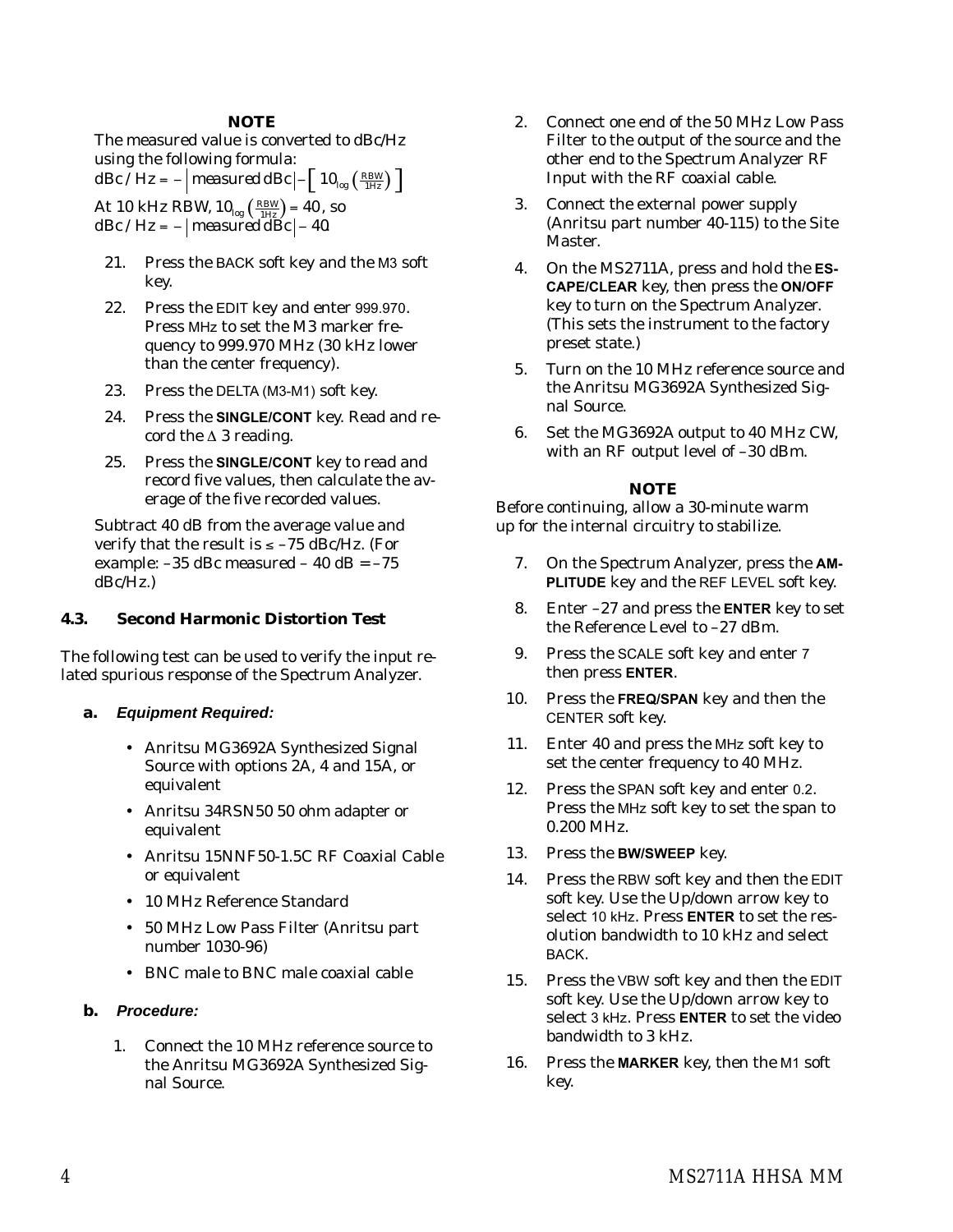- 17. Select the EDIT soft key, then enter 40. Press the MHz soft key to set M1 to 40 MHz .
- 18. On the MG3692A Synthesized Signal Source, adjust the output level so that the M1 reading of Spectrum Analyzer is –30 dBm at 40 MHz.
- 19. On the Spectrum Analyzer, press the **FREQ/SPAN** key and then the CENTER soft key.
- 20. Enter 80 and press the MHz soft key to set the center frequency to 80 MHz.
- 21. Press the **MARKER** key and the M1 soft key.
- 22. Select the EDIT soft key, then enter 80. Press the MHz soft key to set M1 to 80 MHz .
- 23. Record the amplitude of the signal at M1 80 MHz:

Second Harmonic Level @ 80 MHz  $=$  dBm

24. Convert this measured value to dBc using the following formula:

Input Related Spurious Response (dBc) = [Second Harmonic Level @ 80 MHz] +  $30$  dBm = \_\_\_ dBc

Specifications for this measurement are –45 dBc with –30 dBm into the first mixer.

# **4.4. Residual Spurious Response Test**

The following test can be used to verify the residual spurious response of the Spectrum Analyzer.

#### **a. Equipment Required:**

 Anritsu 28N50-2 or SM/PL 50 ohm Termination or equivalent

# **b. Procedure:**

- 1. Connect the 50 ohm termination to the Spectrum Analyzer RF Input.
- 2. On the Spectrum Analyzer, press and hold the **ESCAPE/CLEAR** key, then press the **ON/OFF** key to turn on the Spectrum Analyzer. (This sets the instrument to the factory preset state.)

## *NOTE*

Before continuing, allow a 30-minute warm up for the internal circuitry to stabilize.

- 3. On the Spectrum Analyzer, press the **AM-PLITUDE** key and the REF LEVEL soft key.
- 4. Enter –75 and press the **ENTER** key to set the Reference Level to –75 dBm.
- 5. Press the SCALE soft key and enter 5, then press **ENTER**.
- 6. Press the **BW/SWEEP** key.
- 7. Press the RBW soft key and then the EDIT soft key. Use the Up/down arrow key to select 10 kHz. Press **ENTER** to set the resolution bandwidth to 10 kHz and select BACK.
- 8. Press the VBW soft key and then the EDIT soft key. Use the Up/down arrow key to select 100 Hz and press **ENTER** to set the video bandwidth to 100 Hz.
- 9. Press the **FREQ/SPAN** key and the START soft key.
- 10. Enter 500 and press the kHz soft key to set the start frequency to 500 kHz.
- 11. Press the STOP soft key and enter 4, then press the MHz soft key to set the stop frequency to 4 MHz.
- 12. Wait until one full sweep is complete.
- 13. Press the **MARKER** key and then the M1 soft key.
- 14. Press the ON/OFF soft key and then the MARKER TO PEAK soft key.
- 15. Record the M1 amplitude reading and verify whether it is less than or equal to –90 dBm.

# *NOTE*

If a spur with an amplitude larger than –90 dBm occurs, wait another full sweep and observe whether the spur occurs at the same point on the second sweep. If the spur does not occur at the same point on the second sweep, then the spur on the first sweep was not real.

16. Press the **BW/SWEEP** key.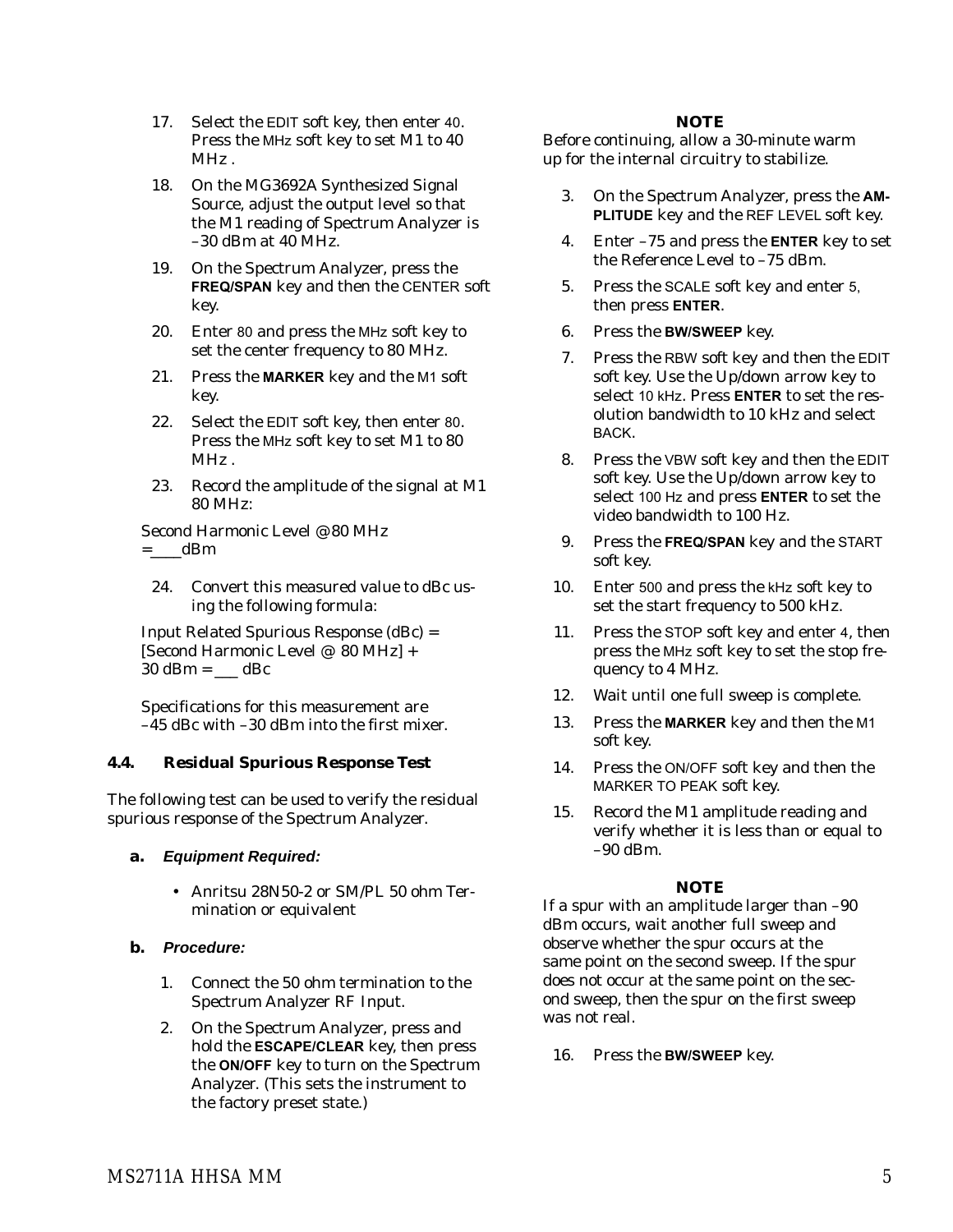- 17. Press the VBW soft key and then the EDIT soft key. Use the Up/down arrow key to select 3 kHz and press **ENTER** to set the video bandwidth to 3 kHz.
- 18. Press the **FREQ/SPAN** key and the START soft key.
- 19. Enter 4 and press the MHz soft key to set the start frequency to 4 MHz.
- 20. Press the STOP soft key and enter 1000, then press the MHz soft key to set the stop frequency to 1000 MHz.
- 21. Wait until one full sweep is complete.
- 22. Press the **MARKER** key and then the M1 soft key.
- 23. Press the ON/OFF soft key and then the MARKER TO PEAK soft key.
- 24. Record the M1 amplitude reading and verify it is  $\le$  -90 dBm.
- 25. Press the **FREQ/SPAN** key and the START soft key.
- 26. Enter 1000 and press the MHz soft key to set the start frequency to 1000 MHz.
- 27. Press the STOP soft key and enter 2000, then press MHz soft key to set the stop frequency to 2000 MHz..
- 28. Wait until one full sweep is complete.
- 29. Press the **MARKER** key and then the M1 soft key.
- 30. Press the ON/OFF soft key and then the MARKER TO PEAK soft key.
- 31. Record the M1 amplitude reading and verify it is  $\le$  -90 dBm.
- 32. Press the **FREQ/SPAN** key and the START soft key.
- 33. Enter 2000 and press the MHz soft key to set the start frequency to 2000 MHz.
- 34. Press the STOP soft key and enter 3000, then press the MHz soft key to set the stop frequency to 3000 MHz.
- 35. Wait until one full sweep is complete.
- 36. Press the **MARKER** key and then the M1 soft key.
- 37. Press the ON/OFF soft key and then the MARKER TO PEAK soft key.

38. Record the M1 amplitude reading and verify it is  $\le -90$  dBm.

#### **4.5. Resolution Bandwidth Accuracy Test**

The following test can be used to verify the resolution bandwidth accuracy of the Site Master Spectrum Analyzer at four frequencies.

#### **a. Equipment Required:**

- Anritsu MG3692A Synthesized Signal Source with options 2A, 4 and 15, or equivalent
- Anritsu 34RSN50 50 ohm adapter or equivalent
- Anritsu 15NNF50-1.5C RF Coaxial Cable or equivalent
- 10 MHz Reference Standard
- BNC male to BNC male coaxial cable

#### **b. Procedure:**

- 1. Connect the 10 MHz reference source to the Anritsu MG3692A Synthesized Signal Source.
- 2. Connect the output of the Anritsu MG3692A Synthesized Signal Source to the Spectrum Analyzer RF Input.
- 3. On the Spectrum Analyzer, press and hold the **ESCAPE/CLEAR** key, then press the **ON/OFF** key to turn on the Spectrum Analyzer. (This sets the instrument to the factory preset state.)

#### *NOTE*

- 4. Set the MG3692A output to 1 GHz, with an RF output level of –30 dBm.
- 5. On the Spectrum Analyzer, press the **AM-PLITUDE** key and the REF LEVEL soft key.
- 6. Enter –27 and press the **ENTER** key to set the Reference Level to –27 dBm.
- 7. Press the SCALE soft key and enter 3, then press **ENTER**.
- 8. Press the **FREQ/SPAN** key and the CENTER soft key.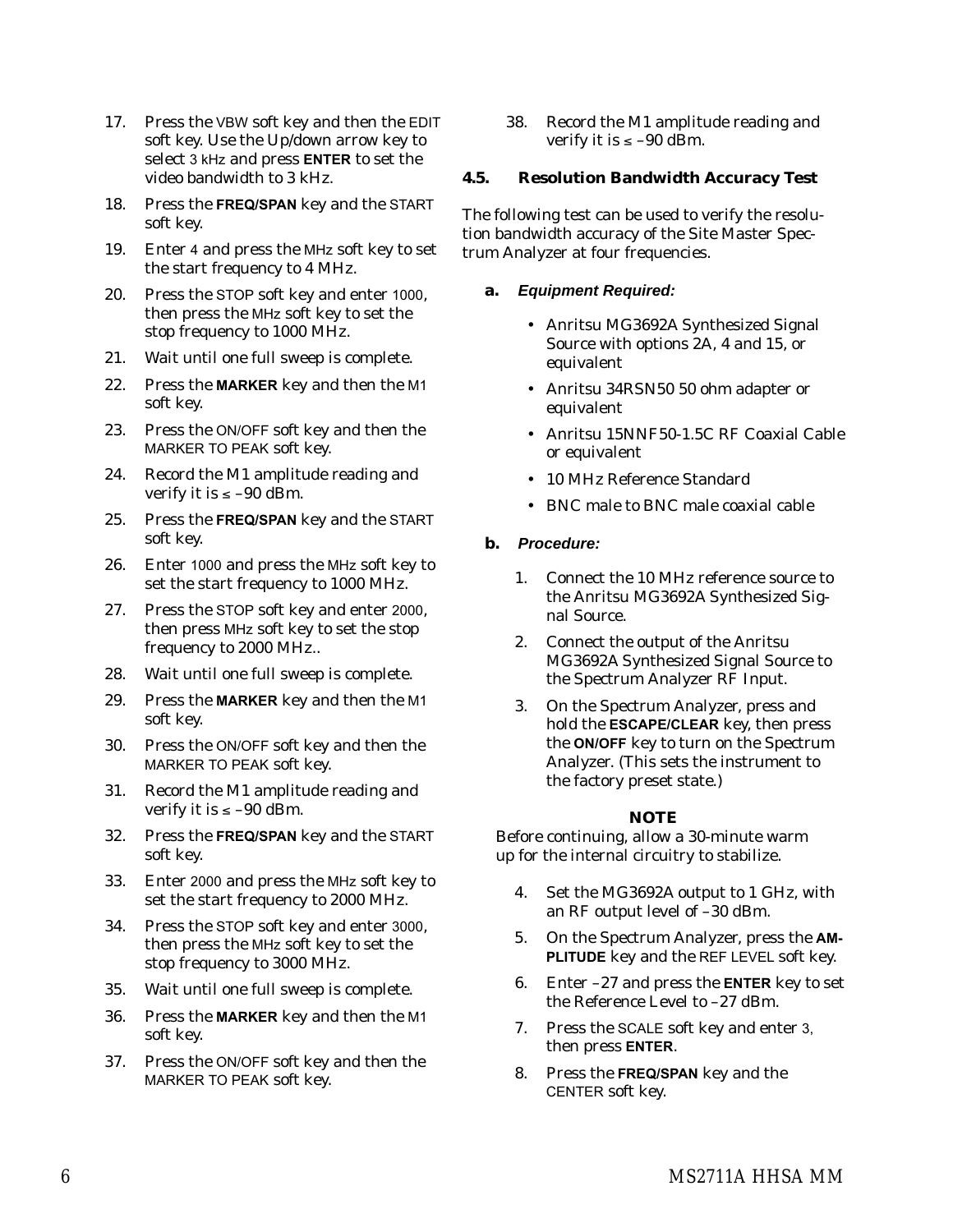9. Enter 1 and press the GHz soft key to set the center frequency to 1 GHz.

#### *NOTE*

The Measured Occupied BW value for each RBW setting can be recorded in Table 1.

#### **1 MHz RBW Test**

- 10. Press the SPAN soft key, enter 5 and press the MHz soft key to set the span to 5 MHz.
- 11. Press the **BW/SWEEP** key.
- 12. Press the RBW soft key and then the EDIT soft key. Use the Up/down arrow key to select 1 MHz. Press **ENTER** to set the resolution bandwidth to 1 MHz and select BACK.
- 13. Press the VBW soft key and then the EDIT soft key. Use the Up/down arrow key to select 3 kHz and press **ENTER** to set the video bandwidth to 3 kHz.
- 14. Press the **MEAS** key, the OBW soft key, and then the dBc soft key.
- 15. Press the MEASURE ON/OFF soft key and read the displayed Meas Occ BW value. The Meas Occ BW value should be  $\pm 20\%$ of the RBW.

#### **100 kHz RBW Test**

- 16. Press the **FREQ/SPAN** key.
- 17. Press the SPAN soft key, enter 1 and press the MHz soft key to set the span to 1 MHz.
- 18. Press the **BW/SWEEP** key.
- 19. Press the RBW soft key and then the EDIT soft key. Use the Up/down arrow key to select 100 kHz. Press **ENTER** to set the resolution bandwidth to 100 kHz and select BACK.
- 20. Press the **MEAS** key, the OBW soft key, and then the dBc soft key.
- 21. Press the MEASURE ON/OFF soft key and read the Meas Occ BW value. The Meas Occ BW value should be  $\pm$  20% of the RBW.

#### **30 kHz RBW Test**

- 22. Press the **FREQ/SPAN** key.
- 23. Press the SPAN soft key, enter .1 and press the MHz soft key to set the span to 0.1 MHz.
- 24. Press the **BW/SWEEP** key.
- 25. Press the RBW soft key and then the EDIT soft key. Use the Up/down arrow key to select 30 kHz. Press **ENTER** to set the resolution bandwidth to 30 kHz and select BACK.
- 26. Press the **MEAS** key, the OBW soft key, and then the dBc soft key.
- 27. Press the MEASURE ON/OFF soft key and read the displayed Meas Occ BW value. The Meas Occ BW value should be  $\pm$  20% of the RBW.

## **10 kHz RBW Test**

- 28. Press the **FREQ/SPAN** key
- 29. Press the SPAN soft key, enter .04 and press the MHz soft key to set the span to 0.04 MHz.
- 30. Press the **BW/SWEEP** key.
- 31. Press the RBW soft key and then the EDIT soft key. Use the Up/down arrow key to select 10 kHz. Press **ENTER** to set the resolution bandwidth to 10 kHz and select BACK.
- 32. Press the **MEAS** key, the OBW soft key, and then the dBc soft key.
- 33. Press the MEASURE ON/OFF soft key and read the displayed Meas Occ BW value. The Meas Occ BW value should be  $\pm~35\%$ of the RBW.

| Table 1. | <b>RBW</b> Check |
|----------|------------------|
|          |                  |

| <b>RBW</b><br><b>Setting</b> | Lower<br>Limit | <b>Measured</b><br>Value | <b>Upper</b><br>Limit |
|------------------------------|----------------|--------------------------|-----------------------|
| 1 MHz                        | $0.8$ MHz      |                          | 1.2 MHz               |
| 100 kHz                      | 80 kHz         |                          | 120 kHz               |
| 30 kHz                       | 24 kHz         |                          | 36 kHz                |
| $10$ kHz                     | $6.5$ kHz      |                          | 13.5 kHz              |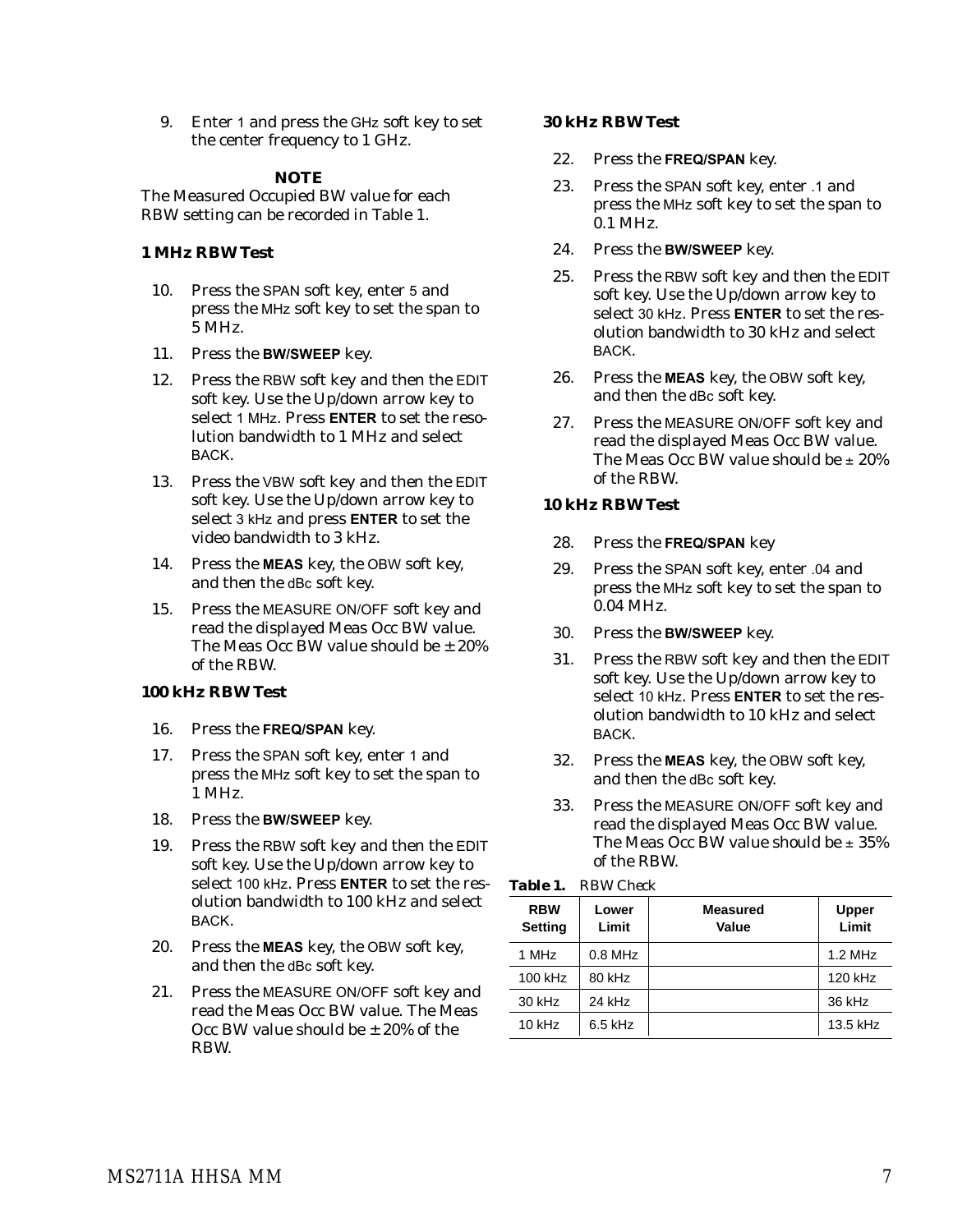#### **4.6. Level Accuracy Test**

This test verifies the level accuracy of the Spectrum Analyzer.

#### **a. Equipment Required:**

- Anritsu MG3692A Synthesized Signal Source, with options 2A, 4 and 15A
- Anritsu ML2430A-Series Power Meter or equivalent
- Anritsu MA2442A High Accuracy Power Sensor or equivalent
- Anritsu N241A50 Power Splitter or equivalent
- Anritsu 34NN50A 50 ohm adapter or equivalent
- Anritsu 34RSN50 50 ohm adapter or equivalent
- Anritsu 15NNF50-1.5C RF Coaxial Cable or equivalent

## **b. Procedure:**

- 1. Connect the power sensor to the power meter and calibrate the sensor.
- 2. Using the power splitter, coaxial cable and adapters, connect the Spectrum Analyzer to the signal source and the power sensor as shown in Figure 3.
- 3. Connect the external power supply (Anritsu part number 40-115) to the Spectrum Analyzer.
- 4. On the Spectrum Analyzer, press and hold the **ESCAPE/CLEAR** key, then press the **ON/OFF** key to turn on the Spectrum Analyzer. (This sets the instrument to the factory preset state.)
- 5. Turn on the power meter and signal source.

#### *NOTE*

Before continuing, allow a 30-minute warm up for the internal circuitry to stabilize.

- 6. On the Spectrum Analyzer, press the **BW/SWEEP** key.
- 7. Press the RBW soft key and then the EDIT soft key. Use the Up/down arrow key to



*Figure 3. Measurement Accuracy Setup*

select 10 kHz. Press **ENTER** to set the resolution bandwidth to 10 kHz.

- 8. Press BACK, then the VBW soft key and then the EDIT soft key. Use the Up/down arrow key to select 3 kHz. Press **ENTER** to set the video bandwidth to 3 kHz.
- 9. Press BACK, then DETECTION, then AVER-AGE.
- 10. Press the **FREQ/SPAN** key.
- 11. Press the SPAN soft key and enter .5, then press the MHz key to set the span to .5 MHz.
- 12. Press the **AMPLITUDE** key.
- 13. Press the REF LEVEL soft key, enter 20 and press the **ENTER** key to set the reference level to +20 dBm.
- 14. Press the **FREQ/SPAN** key and the CENTER soft key.
- 15. Enter 50 and press the MHz soft key to set the center frequency to 50 MHz.
- 16. On the Anritsu ML2430A-Series Power Meter, press the Sensor key and then the CalFactor soft key. Select the FREQ soft key and enter 50 MHz for the Input Signal Frequency. This sets the power meter to the proper power sensor cal factor. Press the Sensor key to display the power reading.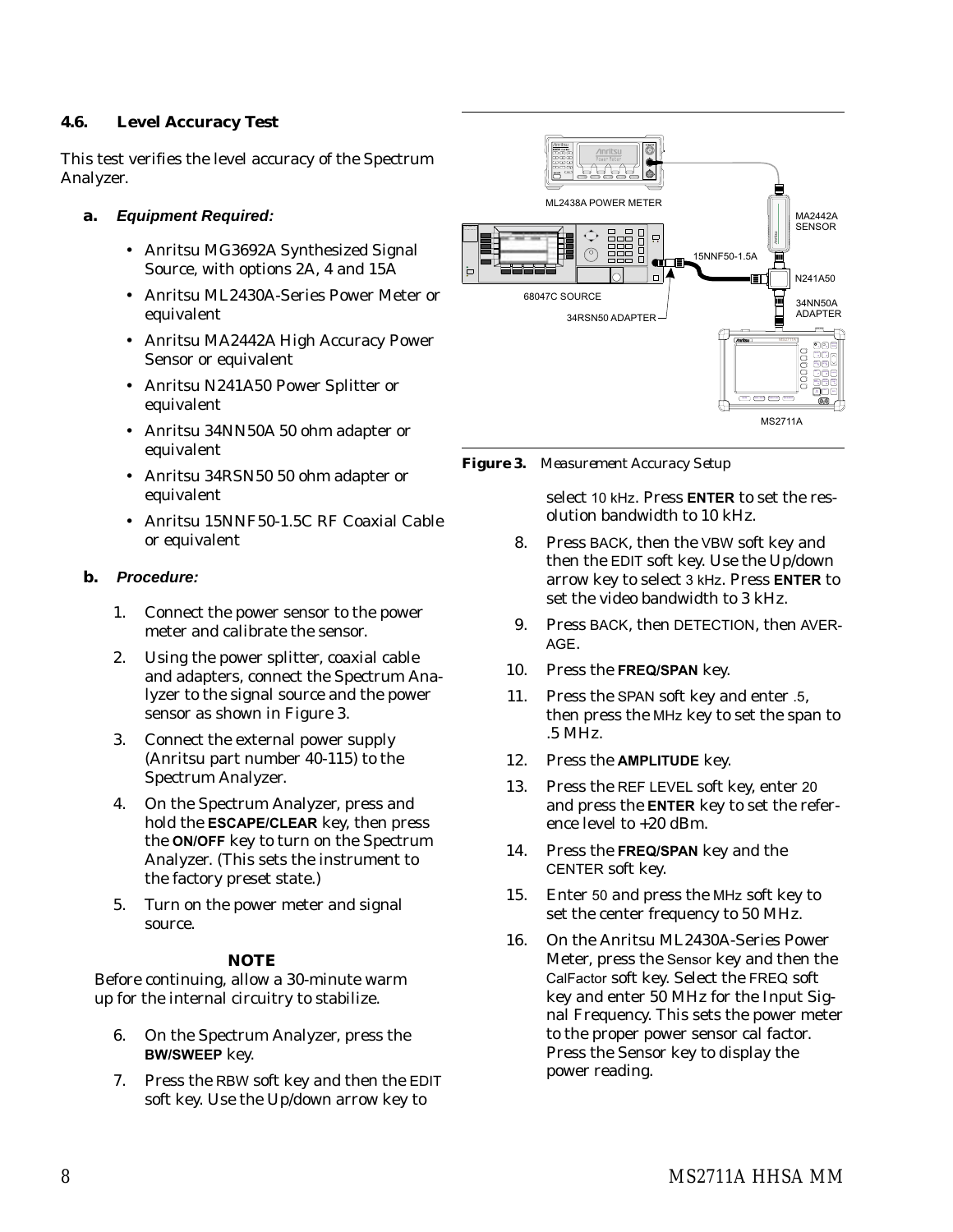17. Set the MG3692A output to 50 MHz CW and the power level to +10 dBm as indicated on the power meter.

#### *NOTE*

To insure accuracy, set the output of the signal source using the power meter reading. Do not rely on the signal source display.

- 18. Press the **MARKER** key, then the M1 soft key.
- 19. Select the MARKER TO PEAK soft key to position the marker at the center of the response for the test frequency.

#### *NOTE*

Table 2 can be used to record the results of this test for future reference.

- 20. Verify that the M1 reading is  $\pm 2$  dB maximum from the input signal.
- 21. Press the **AMPLITUDE** key.
- 22. Press the REF LEVEL soft key, enter 0 and press **ENTER** to set the reference level to 0 dBm.
- 23. Set the MG3692A power level to –10 dBm as indicated on the power meter.
- 24. Verify that the M1 reading is  $\pm 2$  dB maximum from the input signal.
- 25. Press the **AMPLITUDE** key.
- 26. Press the REF LEVEL soft key, enter –20 and press **ENTER** to set the reference level to –20 dBm.
- 27. Set the MG3692A power level to –30 dBm as indicated on the power meter.
- 28. Verify that the M1 reading is  $\pm 2$  dB maximum from the input signal.
- 29. Press the **AMPLITUDE** key.
- 30. Press the REF LEVEL soft key and enter –40. Press **ENTER** to set the reference level to –40 dBm.
- 31. Set the MG3692A power level to –50 dBm as indicated on the power meter.
- 32. Verify that the M1 reading is  $\pm 2$  dB maximum from the input signal.

*Table 2. Level Accuracy Test Results*

| Freq (MHz) | Power<br>Level<br>(dBm)          | <b>Ref Level</b><br>(dBm)        | M1 Reading |
|------------|----------------------------------|----------------------------------|------------|
| 50         | $+10$<br>$-10$<br>$-30$<br>$-50$ | $+20$<br>$+20$<br>$-20$<br>$-40$ |            |
| 500        | $+10$<br>$-10$<br>$-30$<br>$-50$ | $+20$<br>$+20$<br>$-20$<br>$-40$ |            |
| 1000       | $+10$<br>$-10$<br>$-30$<br>$-50$ | $+20$<br>$+20$<br>$-20$<br>$-40$ |            |
| 1500       | $+10$<br>$-10$<br>$-30$<br>$-50$ | $+20$<br>$+20$<br>$-20$<br>$-40$ |            |
| 2000       | $+10$<br>$-10$<br>$-30$<br>$-50$ | $+20$<br>$+20$<br>$-20$<br>$-40$ |            |
| 2500       | $+10$<br>$-10$<br>$-30$<br>$-50$ | $+20$<br>$+20$<br>$-20$<br>$-40$ |            |
| 2950       | $+10$<br>$-10$<br>$-30$<br>-50   | $+20$<br>$+20$<br>$-20$<br>-40   |            |

33. Repeat steps 14 through 32 for frequencies of 500 MHz, 1000 MHz, 1500 MHz, 2000 MHz, 2500 MHz and 2950 MHz.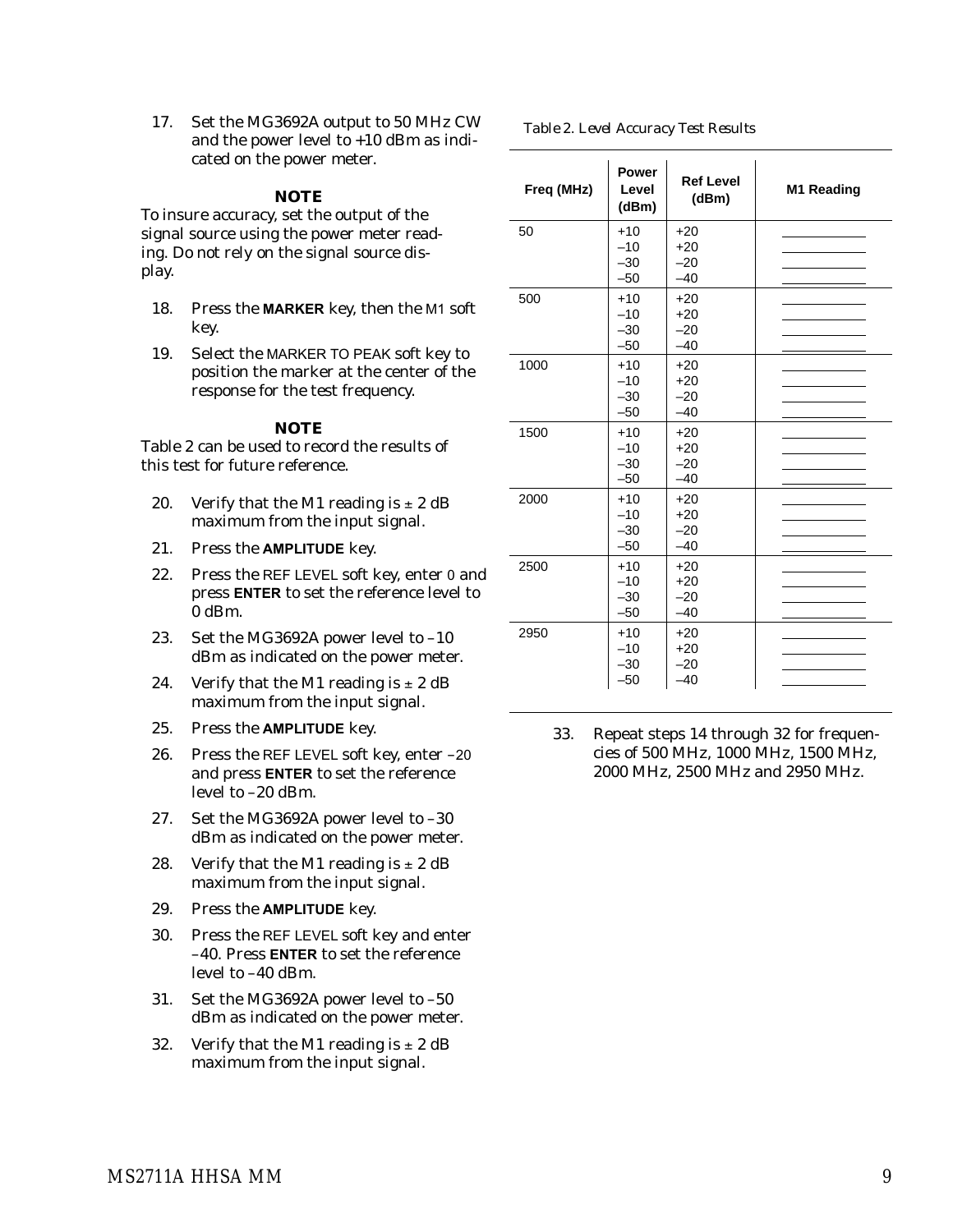#### **4.7. Displayed Average Noise Level**

The following test can be used to verify the displayed average noise level of the Spectrum Analyzer.

## **a. Equipment Required:**

 Anritsu 28N50-2 or SM/PL 50 ohm Termination or equivalent

## **b. Procedure:**

- 1. Connect the 50 ohm termination to the Spectrum Analyzer RF Input.
- 2. On the Spectrum Analyzer, press and hold the **ESCAPE/CLEAR** key, then press the **ON/OFF** key to turn on the Spectrum Analyzer. (This sets the instrument to the factory preset state.)

## *NOTE*

- 3. On the Spectrum Analyzer, press the **AM-PLITUDE** key and the REF LEVEL soft key.
- 4. Enter –75 and press the **ENTER** key to set the Reference Level to –75 dBm.
- 5. Press the SCALE soft key and enter 5, then press **ENTER**.
- 6. Press the **BW/SWEEP** key.
- 7. Press the DETECTION soft key, then press the AVERAGE soft key, then select BACK.
- 8. Press the RBW soft key and then the EDIT soft key. Use the Up/down arrow key to select 10 kHz. Press **ENTER** to set the resolution bandwidth to 10 kHz and select BACK.
- 9. Press the VBW soft key and then the EDIT soft key. Use the Up/down arrow key to select 100 Hz and press **ENTER** to set the video bandwidth to 100 Hz.
- 10. Press the **FREQ/SPAN** key and the START soft key.
- 11. Enter 100 and press the kHz soft key to set the start frequency to 100 kHz.
- 12. Press the STOP soft key and enter 500, then press the kHz soft key to set the stop frequency to 500 kHz.
- 13. Wait until a full sweep is complete.
- 14. Press the **MARKER** key and then press the M1 soft key.
- 15. Press the MARKER TO PEAK soft key. Record the M1 amplitude reading and verify it is  $\le -80$  dBm.
- 16. Press the **FREQ/SPAN** key and the START soft key.
- 17. Enter 500 and press the kHz soft key to set the start frequency to 500 kHz.
- 18. Press the STOP soft key and enter 4, then press the MHz soft key to set the stop frequency to 4 MHz.
- 19. Wait until a full sweep is complete.
- 20. Press the **MARKER** key and then press the M1 soft key.
- 21. Press the MARKER TO PEAK soft key. Record the M1 amplitude reading and verify it is  $\le -95$  dBm.
- 22. Press the **BW/SWEEP** key.
- 23. Press the VBW soft key, and then the EDIT soft key. Use the Up/down arrow key to select 3 kHz, and press **ENTER** to set the video bandwidth to 3 kHz.
- 24. Press the **FREQ/SPAN** key and the START soft key.
- 25. Enter 4 and press the MHz soft key to set the start frequency to 4 MHz.
- 26. Press the STOP soft key and enter 1000, then press the MHz soft key to set the stop frequency to 1000 MHz.
- 27. Wait until a full sweep is complete.
- 28. Press the **MARKER** key and then press the M1 soft key.
- 29. Press the MARKER TO PEAK soft key. Record the M1 amplitude reading and verify it is  $\le -95$  dBm.
- 30. Press the **FREQ/SPAN** key and the START soft key.
- 31. Enter 1000 and press the MHz soft key to set the start frequency to 1000 MHz.
- 32. Press the STOP soft key and enter 2000 and press the MHz soft key to set the stop frequency to 2000 MHz.
- 33. Wait until a full sweep is complete.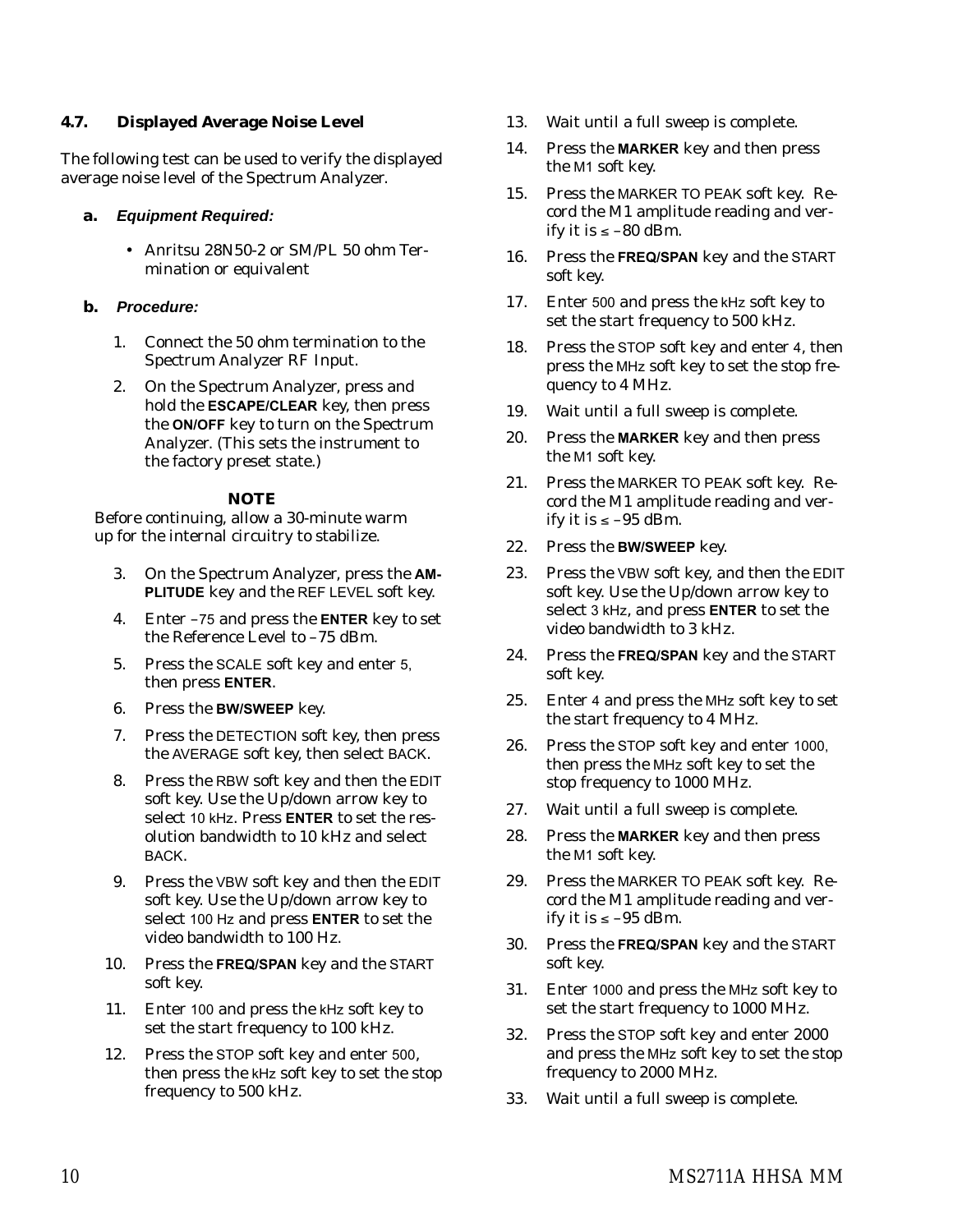- 34. Press the **MARKER** key and then press the M1 soft key.
- 35. Press the MARKER TO PEAK soft key. Record the M1 amplitude reading and verify it is  $\le -95$  dBm.
- 36. Press the **FREQ/SPAN** key and the START soft key.
- 37. Enter 2000 and press the MHz soft key to set the start frequency to 2000 MHz.
- 38. Press the STOP soft key and enter 3000, then press the MHz soft key to set the stop frequency to 3000 MHz.
- 39. Wait until a full sweep is complete.
- 40. Press the **MARKER** key and then press the M1 soft key.
- 41. Press the MARKER TO PEAK soft key. Record the M1 amplitude reading and verify it is  $\le -95$  dBm.

## **4.8. Dynamic Range Test**

This test can be used to verify the dynamic range of the Spectrum Analyzer.

- **a. Equipment required:**
	- Two Anritsu MG3692A Synthesized Signal Sources with options 2A, 4 and 15A, or equivalent
	- Anritsu N241A50 Power Splitter or equivalent
	- Anritsu 34NN50A 50 ohm adapter or equivalent
	- Anritsu 34RSN50 50 ohm adapter or equivalent
	- Two Anritsu 15NNF50-1.5C RF Coaxial Cables or equivalent

#### **b. Procedure:**

- 1. Connect the output of the Power Splitter to the RF In port of the Spectrum Analyzer.
- 2. Connect the output of both signal sources to the input of the Power Splitter and turn on both sources.
- 3. On the Spectrum Analyzer, press and hold the **ESCAPE/CLEAR** key, then press the **ON/OFF** key to turn on the Spectrum

Analyzer. (This sets the instrument to the factory preset state.)

#### *NOTE*

- 4. Set the center frequency of the first source to 1.0 GHz, and the center frequency of the second source to 1.2 GHz.
- 5. On the Spectrum Analyzer, press the **FREQ/SPAN** key.
- 6. Press the CENTER soft key, enter 1100, then press the MHz soft key to set the center frequency to 1100 MHz.
- 7. Press the SPAN soft key and enter 500, then press the MHz key to set the span to 500 MHz.
- 8. Press the **AMPLITUDE** key and then the REF LEVEL soft key.
- 9. Enter –20 and then press the **ENTER** key to set the reference level to –20 dBm.
- 10. Press the **BW/SWEEP** key.
- 11. Press the RBW soft key and then the EDIT soft key. Use the Up/down arrow key to select 30 kHz, the press **ENTER** to set the resolution bandwidth to 30 kHz.
- 12. Press BACK, then the VBW soft key and then the EDIT soft key. Use the Up/down arrow key to select 10 kHz, then press **ENTER** to set the video bandwidth to 10 kHz.
- 13. Adjust the signal levels of both signal sources so that both signal peaks are at –20 dBm as indicated on the Spectrum Analyzer display.
- 14. Refer to Steps 10-12 above and set the RBW to 10 kHz and the VBW to 1 kHz.
- 15. When the sweep is complete, reduce the power level of the second source signal to below –85 dBm and verify that the signal is visible at below –85 dBm.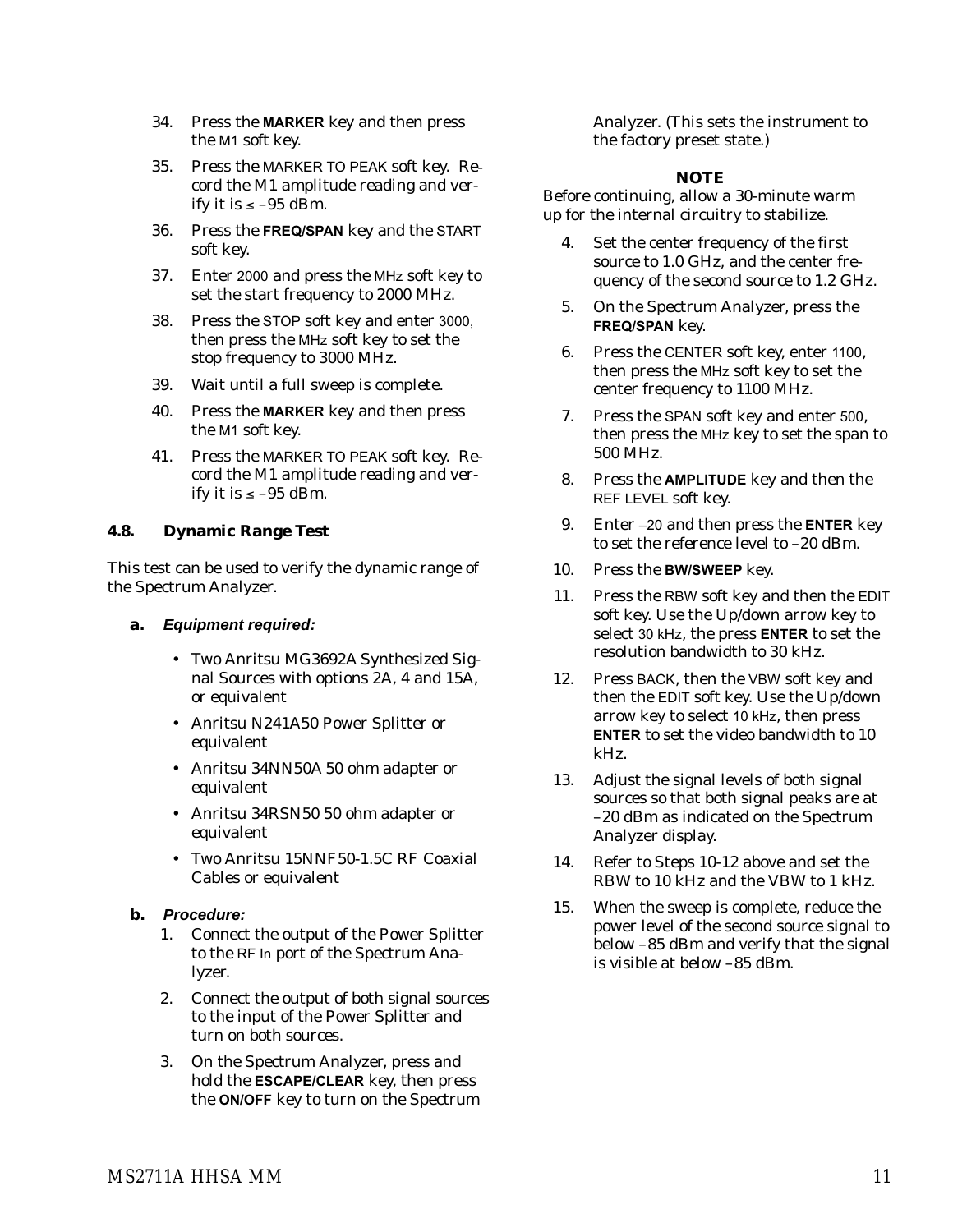#### **4.9. Power Monitor (Option 5) Verification**

If the Power Monitor is installed in the Spectrum Analyzer, the following test can be used to verify the accuracy of the power measurements. Measurement calibration of the Spectrum Analyzer is *not* required for this test.

- **a. Equipment Required:**
	- RF Detector, 10 MHz to 20 GHz, Anritsu 560-7N50B
	- 10 dB Attenuator, Weinschel 1-10
	- 30 dB Attenuator, Weinschel 1-30
	- RF Reference Source, 0.050 GHz, Anritsu MA2418A
	- DC Power Supply, Anritsu 2000-933

## **b. Procedure**

- 1. Connect the DC power supply to the MA2418A Reference Source. (Refer to Figure 4).
- 2. Connect the MA2418A Reference Source to the input of the 560-7N50B RF detector.
- 3. Connect the RF Detector output to the RF Detector input of the MS2711A Spectrum Analyzer.
- 4. Connect the DC power supply to the appropriate line voltage to supply power to the MA2418A Reference Source.
- 5. Press and hold the **ESCAPE/CLEAR** key, then press the **ON/OFF** key to turn on the Spectrum Analyzer. (This sets the instrument to the factory preset state.)
- 6. Press the MODE soft key.
- 7. Use the Up/Down Arrow key to highlight POWER MONITOR, then press **ENTER**.
- 8. Press the ZERO soft key to zero the power monitor. When complete, ZERO ADJ:ON is displayed in the message area.
- 9. Verify that the power monitor reading is  $0.0$  dBm  $\pm$  1 dB.
- 10. Connect the output of the MA2418A Reference Source to the two attenuators so as to add 40 dB of attenuation (Figure 4).
- 11. Connect the MA2418A Reference Source and the attenuators to the input of the 560-7N50B RF detector.
- 12. Verify that the power monitor reading is now –40.0 dBm ±2 dB..



*Figure 4. Power Monitor Verification*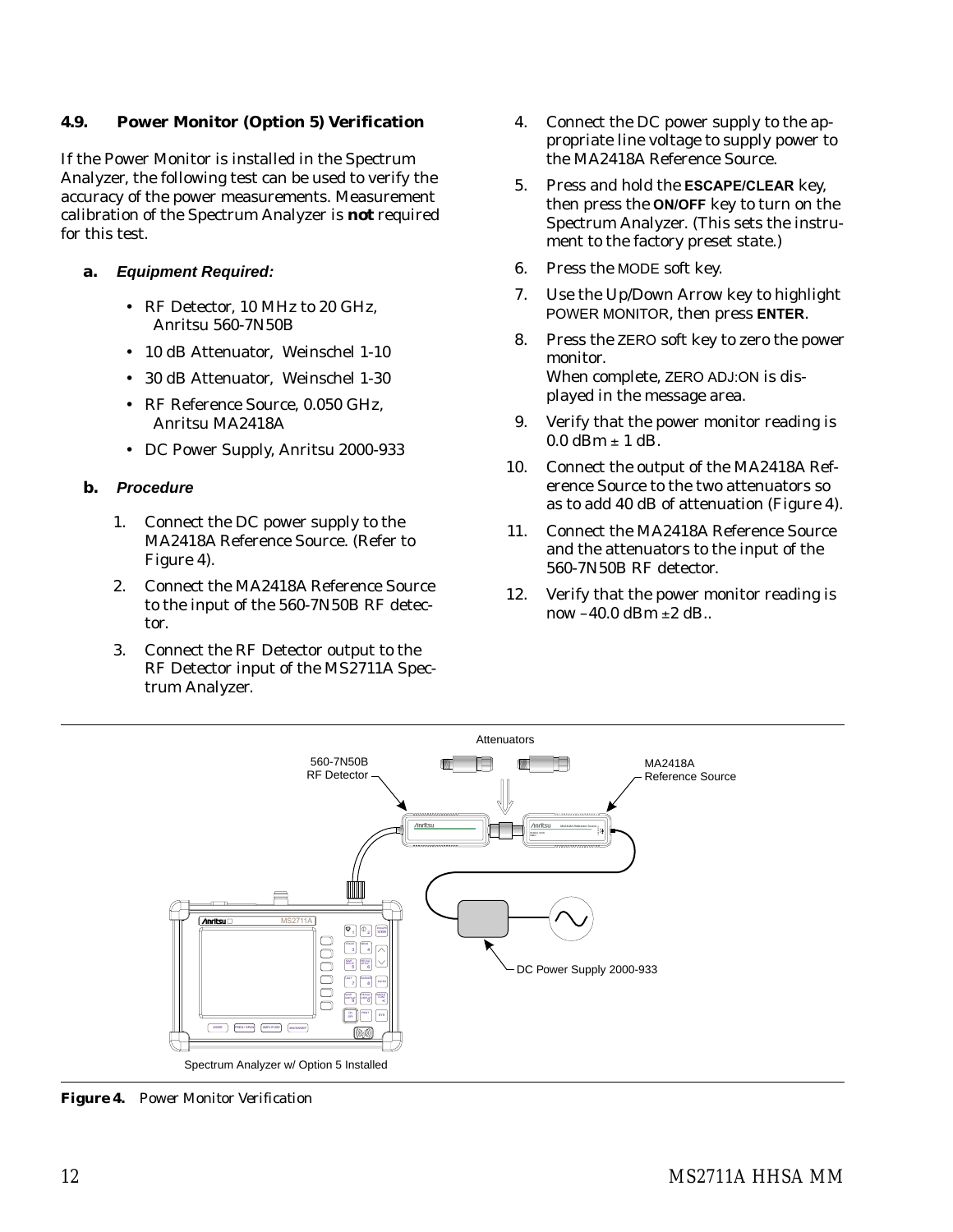#### **5. BATTERY PACK REMOVAL AND REPLACEMENT**

This procedure provides instructions for removing and replacing the Spectrum Analyzer battery pack.

#### *NOTE*

Procedures in this manual may apply to many similar instruments. Photos and illustrations used are representative and may show instruments other than the MS2711A Spectrum Analyzer.

**1.** With the Spectrum Analyzer standing upright on a stable surface, locate the battery access door (Figure 5).



*Figure 7. Removing the Battery Access Door*



*Figure 5. Battery Access Door Location*

**2.** Lift up the access door handle and rotate it 90 degrees counterclockwise, as illustrated in Figure 6.



*Figure 6. Rotate the Battery Access Door Handle*

- **3.** Lift the door and remove, as illustrated in Figure 7.
- **4.** Grasp the battery lanyard and pull the battery straight up and out of the unit, as illustrated in Figure 8.



*Figure 8. Removing the Battery*

**5.** Replacement is the opposite of removal. Note the orientation of the battery contacts, and be sure to insert the new battery with the contacts facing the rear of the unit (Figure 9).



*Figure 9. Battery Orientation*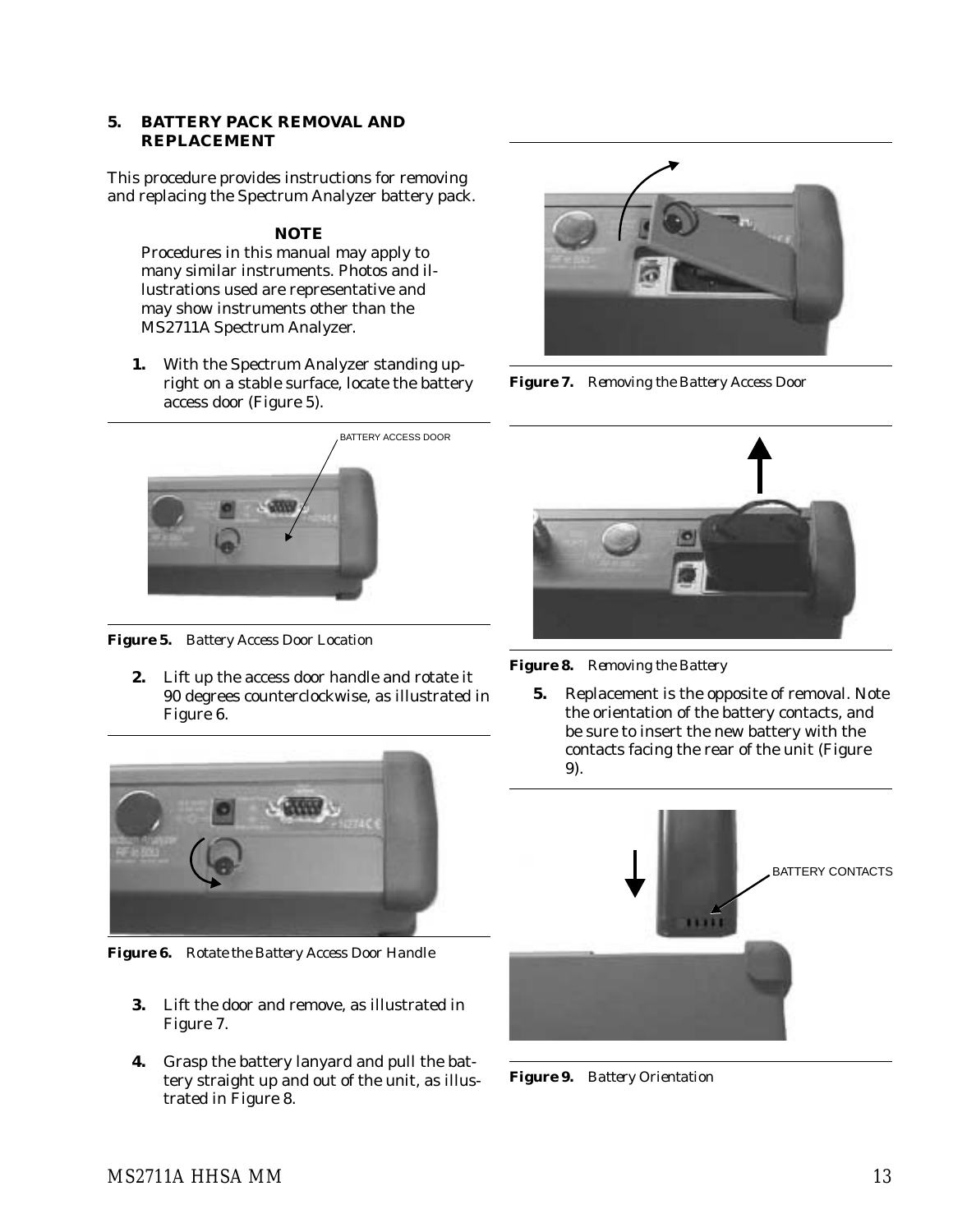#### **6. BATTERY INFORMATION**

The following information relates to the care and handling of the Spectrum Analyzer battery, and NiMH batteries in general.



*Figure 10. Spectrum Analyzer Battery*

- The Nickel Metal Hydride (NiMH) battery supplied with the Spectrum Analyzer is shipped in a discharged state. Before using the Spectrum Analyzer, the internal battery must first be charged for three hours, either in the Spectrum Analyzer or in the optional battery charger (Anritsu part number: 2000-1029).
- Use only Anritsu approved battery packs.
- Recharge the battery only in the Spectrum Analyzer or in an Anritsu approved charger.
- With a new NiMH battery, full performance is achieved after three to five complete charge and discharge cycles.
- When the Spectrum Analyzer or the charger is not in use, disconnect it from the power source.
- Do not charge batteries for longer than 24 hours; overcharging may shorten battery life.
- If left unused a fully charged battery will discharge itself over time.
- Temperature extremes will affect the ability of the battery to charge: allow the battery to cool down or warm up as necessary before use or charging.
- Discharge an NiMH battery from time to time to improve battery performance and battery life.
- The battery can be charged and discharged hundreds of times, but it will eventually wear out.
- The battery may need to be replaced when the operating time between charging becomes noticeably shorter than normal.
- Never use a damaged or worn out charger or battery.
- Storing the battery in extreme hot or cold places will reduce the capacity and lifetime of the battery.
- Never short-circuit the battery terminals.
- Do not drop, mutilate or attempt to disassemble the battery.
- Do not dispose of batteries in a fire!
- Batteries must be recycled or disposed of properly. Do not place batteries in household garbage.
- Always use the battery for its intended purpose only.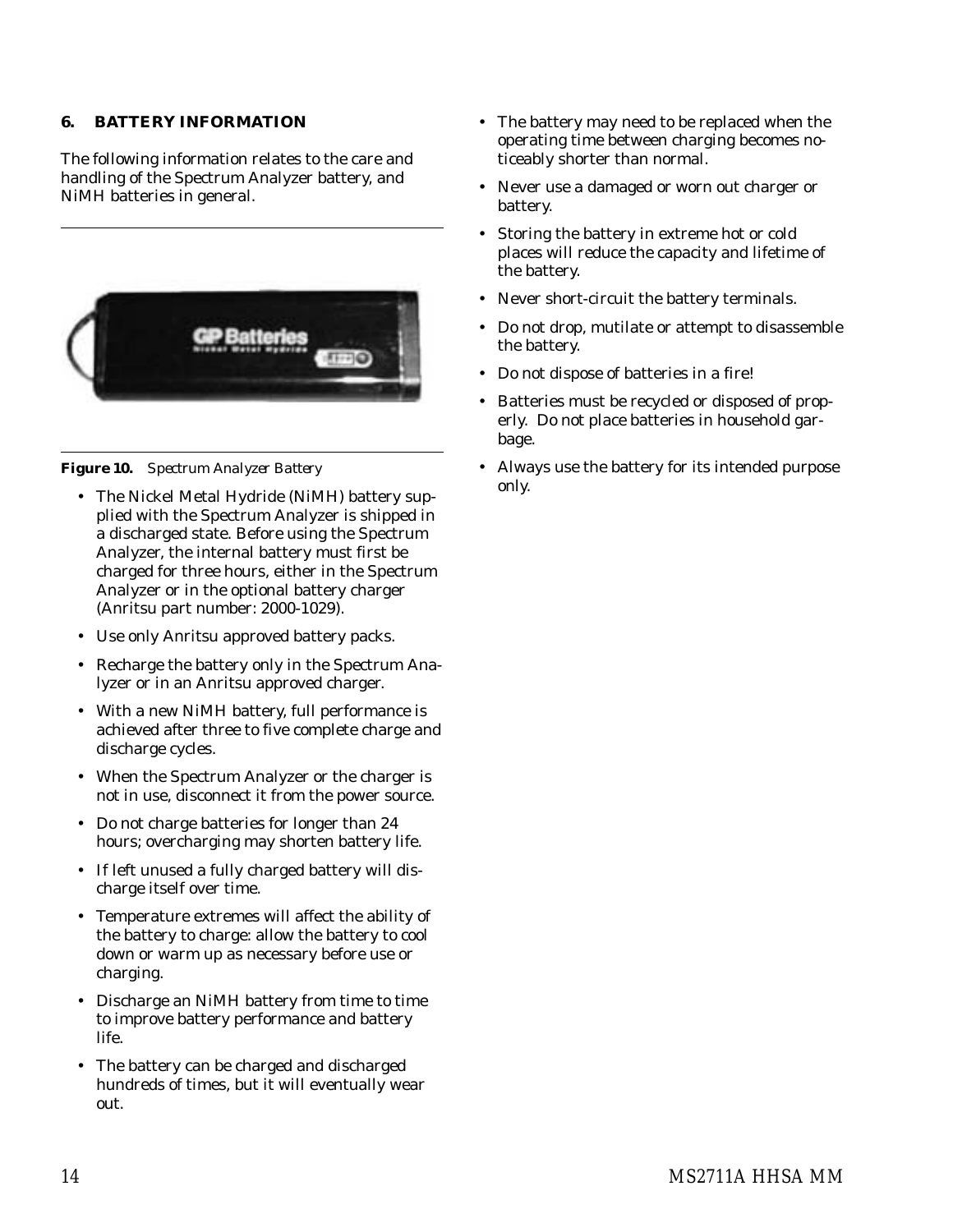#### **7. FRONT PANEL ASSEMBLY REMOVAL AND REPLACEMENT**

This procedure provides instructions for removing and replacing the Spectrum Analyzer front panel assembly. With the front panel assembly removed, the LCD display, keypad PCB, keypad membrane, and main PCB assemblies can be removed and replaced.

- **1.** Place the Spectrum Analyzer face up on a work surface.
- **2.** Remove the four rubber corner bumpers by carefully sliding the bumpers off of the case corners (Figure 13).



*Figure 11. Removing the Corner Bumpers*

- **3.** With the bumpers removed, the access holes for the case screws are revealed. Use a Phillips screwdriver to remove the four screws securing the two halves of the Spectrum Analyzer case together.
- **4.** Carefully lift up on the right side (as viewed from the front) of the front half of the case and begin to separate the two halves.

# **CAUTION**

Do not force or pull the two halves of the case apart as there are delicate cables attached between the two halves that must be disconnected first.

- **5.** Carefully depress the latch tab and disconnect the LCD display cable from J12 on the main PCB.
- **6.** Carefully disconnect the keypad interface cable from J1 on the main PCB.
- **7.** Carefully disconnect the speaker cable from J23 on the main PCB.
- **8.** Carefully disconnect the LCD display backlight cable from J15 on the main PCB.



*Figure 12. Spectrum Analyzer Front Panel Cable Connections*

- **9.** Remove the front panel assembly.
- **10.** Reverse the above steps to replace the front panel assembly.

# *NOTE*

The corner bumpers only mount one way. That is, the raised area inside one end of the bumper (Figure 13) is made to conform to the contour of the front cover only.



*Figure 13. Corner Bumper Detail*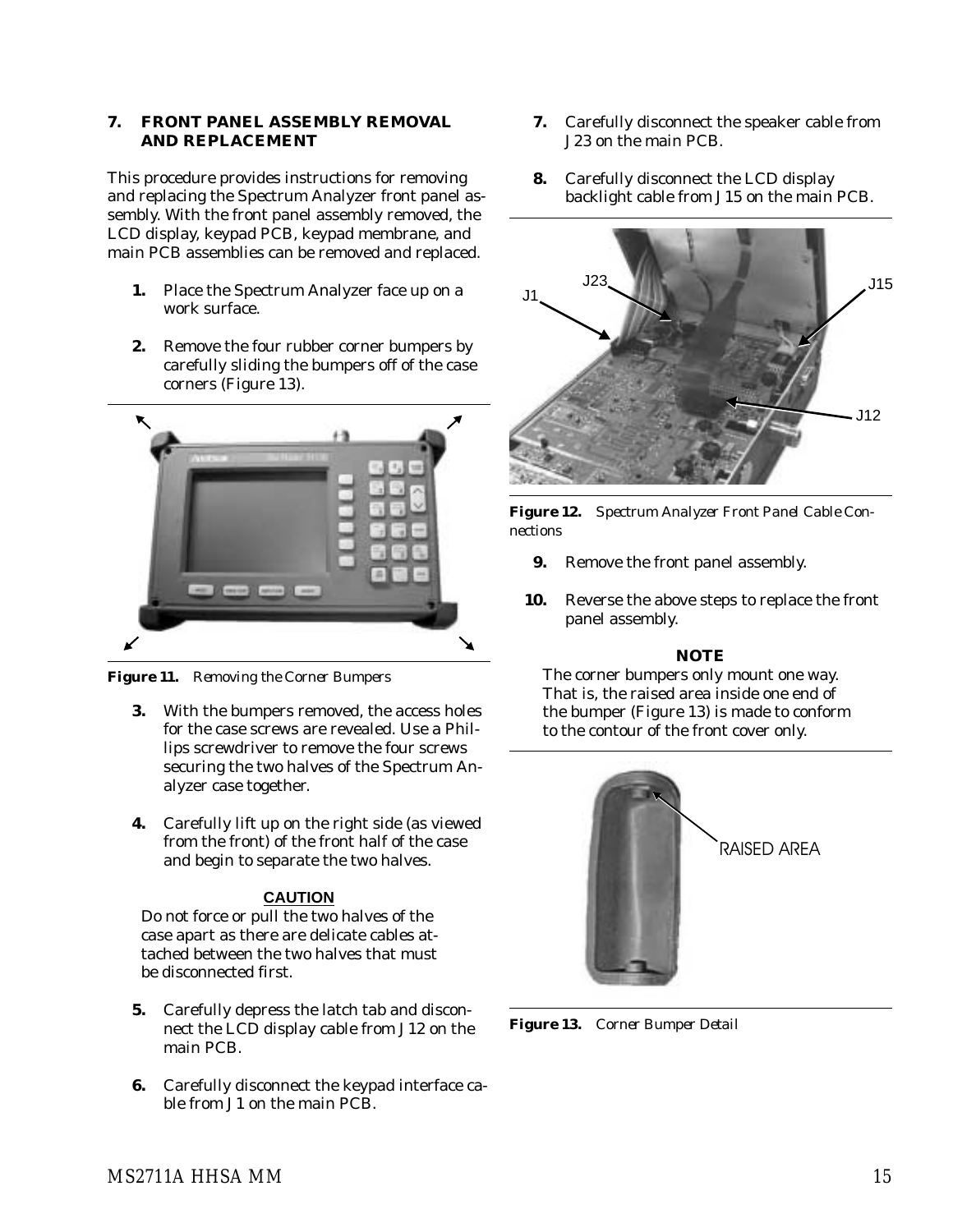#### **8. LCD ASSEMBLY REPLACEMENT**

This procedure provides instructions for removing and replacing the Liquid Crystal Display (LCD) once the front panel assembly has been separated from the Spectrum Analyzer.

- **1.** Remove the front panel assembly as directed in section 7.
- **2.** Place the front panel assembly face down on a protected work surface.
- **3.** Remove the 14 Phillips screws that attach the backing plate to the front panel assembly.
- **4.** Release the LCD display cable and speaker cable from the retaining clips on the front panel backing plate.



*Figure 14. Front Panel Backing Plate*

- **5.** Remove the front panel backing plate, carefully feeding the LCD cable through the access hole to avoid damage to the cable or connector.
- **6.** Remove the rubber cushion pad from the LCD assembly and remove the assembly.
- **7.** Reverse the above steps to install the replacement assembly.

#### **9. KEY PAD PCB REPLACEMENT**

This procedure provides instructions for removing and replacing the key pad PCB.

- **1.** Remove the front panel assembly as directed in section 7.
- **2.** Place the front panel assembly face down on a protected work surface.
- **3.** Remove the 14 Phillips screws that attach the backing plate to the front panel assembly.
- **4.** Release the LCD display cable and speaker cable from the retaining clips on the front panel backing plate (Figure 14).
- **5.** Remove the front panel backing plate, carefully feeding the LCD cable through the access hole to avoid damage to the cable or connector.
- **6.** Remove the rubber cushion pad from the key pad PCB and remove the PCB.



*Figure 15. Front Panel Keypad PCB Location*

**7.** Reverse the above steps to install the replacement assembly. Take care to position the speaker and speaker cable properly.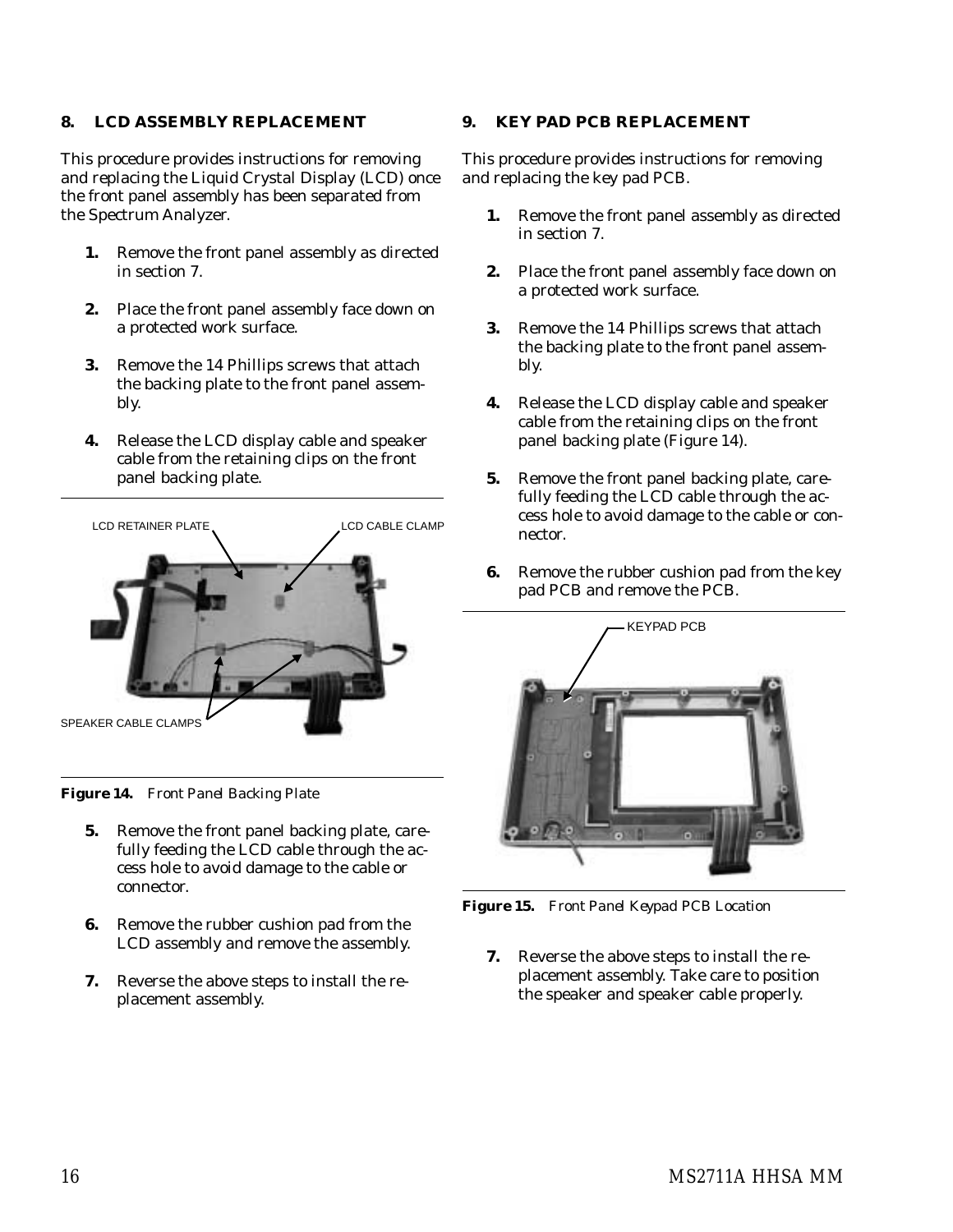#### **10. KEY PAD MEMBRANE REPLACEMENT**

This procedure provides instructions for replacing the key pad membrane.

- **1.** Remove the front panel assembly as directed in section 7.
- **2.** Remove the key pad PCB as directed in section 9.
- **3.** Remove the keypad membrane by gently pulling the membrane up and out of the holes in the front panel.



*Figure 16. Front Panel Keypad Membrane*

**4.** Reverse the above steps to install the replacement membrane.

#### **11. MAIN PCB ASSEMBLY REPLACEMENT**

This procedure provides instructions for replacing the main PCB assembly with the connector panel attached. The assembly consist of two PCBs (Control and RF) which must be replaced together.

- **1.** Remove the front panel assembly as directed in section 7.
- **2.** Disconnect the battery connector from J13 on the main PCB.
- **3.** Disconnect the semi-rigid coaxial cable from the RF connector on the connector panel.

**4.** Remove the three PCB mounting screws and remove the Control PCB assembly with the connector panel attached.



*Figure 17. Control PCB*

**5.** Remove the three .25" standoffs and four Phillips screws and remove the RF PCB.



*Figure 18. RF PCB*

**6.** Reverse the above steps to install the new main PCB.

#### *NOTE*

The main PCB connector panel fits into grooves in the two halves of the Spectrum Analyzer case. Make sure the panel is correctly aligned with the grooves before reassembling the two halves together.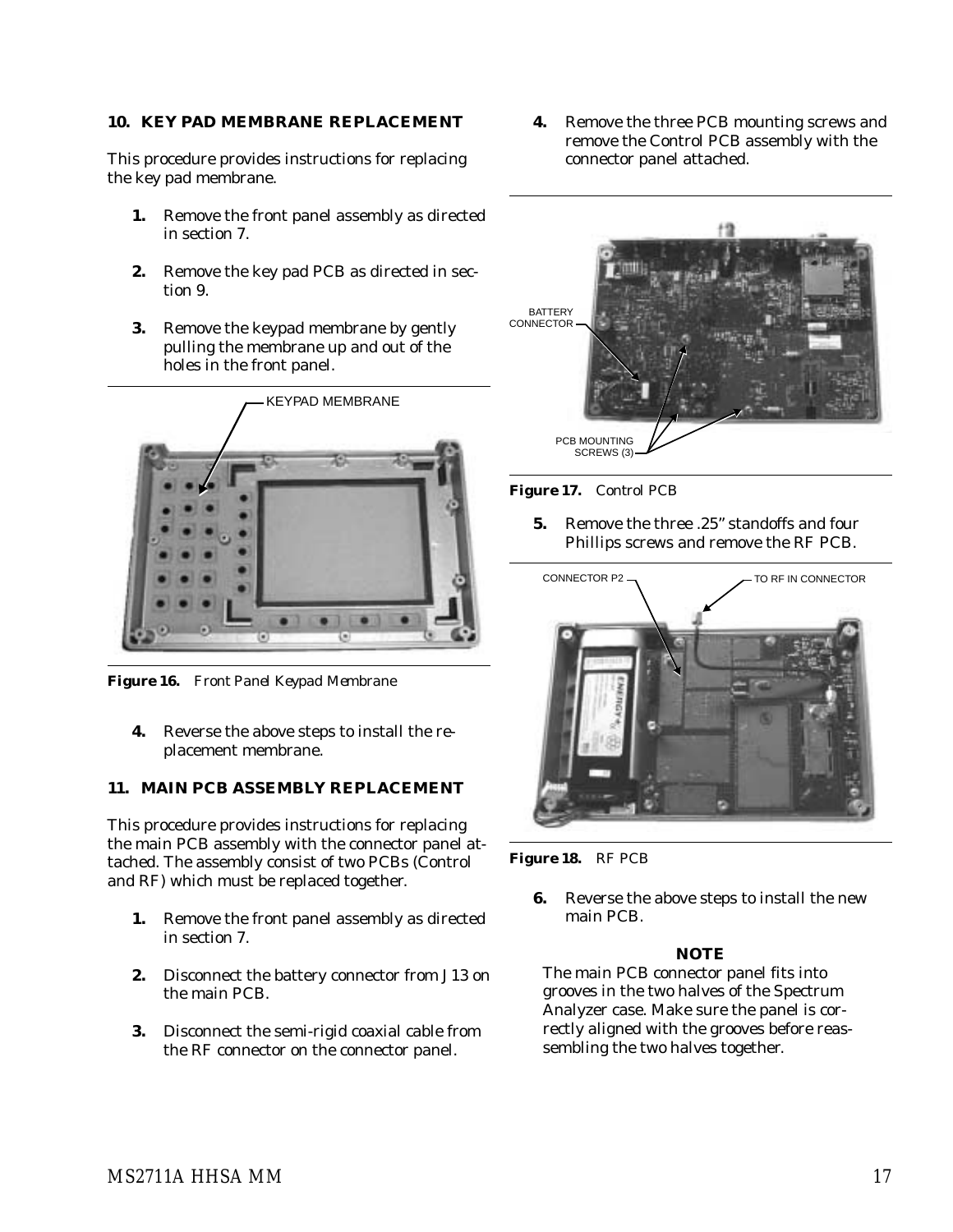## **12. REPLACEABLE PARTS**

Replaceable parts for the Model MS2711A Spectrum Analyzer are listed below.

#### *Table 3. Replaceable Parts List*

| <b>Part Number</b>                                                                          | <b>Description</b>                                                                  | Qty               | <b>Part Number</b>            | <b>Description</b>            | Qty          |  |  |
|---------------------------------------------------------------------------------------------|-------------------------------------------------------------------------------------|-------------------|-------------------------------|-------------------------------|--------------|--|--|
| <b>Accessories</b>                                                                          |                                                                                     |                   |                               | <b>Hardware</b>               |              |  |  |
| User's Guide, MS2711A<br>10580-00048<br>Spectrum Analyzer                                   | 1                                                                                   | 900-861           | Pan Head Screw, 4-20, 0.365   | 15                            |              |  |  |
|                                                                                             |                                                                                     | 900-869           | Screw, 4-40, 0.875            | 4                             |              |  |  |
| Programming Manual,<br>MS2711A Spectrum Analyzer<br>10580-00049<br>(available on disk only) | 1                                                                                   | 900-720           | Screw, 4-40, 0.187            | 3                             |              |  |  |
|                                                                                             |                                                                                     | 900-697           | Screw, 4-40, 0.312            | 3                             |              |  |  |
| 2300-347                                                                                    | Software Tools, MS2711A<br>Spectrum Analyzer                                        | $\mathbf{1}$      | 785-929                       | M-F Stand off, 4-40, 11/16    | 3            |  |  |
| 40-115                                                                                      | Power Supply                                                                        | 1                 | 900-326                       | Kep Nut, 4-40, 0.187          | 8            |  |  |
|                                                                                             |                                                                                     |                   | 790-516                       | Hole Plug, 0.6875L            | $\mathbf{1}$ |  |  |
| 2000-1029                                                                                   | <b>Battery Charger</b>                                                              |                   | 790-42                        | Hole Plug, 0.625              | $\mathbf{1}$ |  |  |
| 806-62                                                                                      | Cable Assy, Cig Plug, Female                                                        | $\mathbf{1}$      | 761-79                        | Cap Vinyl, Black, round       | $\mathbf{1}$ |  |  |
| 800-441                                                                                     | Serial Interface Cable Assy                                                         | $\mathbf{1}$      |                               | <b>Case Parts</b>             |              |  |  |
| 48258                                                                                       | Soft Carrying Case                                                                  | $\mathbf{1}$      |                               |                               |              |  |  |
|                                                                                             | <b>Replaceable Parts</b>                                                            |                   | 46652-4                       | Top Case only                 | $\mathbf 1$  |  |  |
| 510-87                                                                                      | N-Connector                                                                         | 1                 | 52727                         | Top Case w/ hardware          | $\mathbf{1}$ |  |  |
| 551-152                                                                                     | Option 05 Input Connector                                                           | $\mathbf{1}$      | 46653-1                       | Bottom Case only              | $\mathbf{1}$ |  |  |
| 15-102                                                                                      | Liquid Crystal Display Assy                                                         | $\mathbf{1}$      | 46664                         | Bottom Case w/ hardware       | $\mathbf{1}$ |  |  |
|                                                                                             |                                                                                     |                   | 48231-1                       | <b>Battery Door</b>           | $\mathbf{1}$ |  |  |
| 633-27<br>ND55001                                                                           | Rechargeable Battery, NiMH<br>MS2711A Logic, Digital Control<br>and SA PCB Assembly | $\mathbf{1}$<br>1 | 790-509<br>790-510<br>790-511 | Battery Door Latch (3 pieces) | $\mathbf 1$  |  |  |
| MS2711A Logic and Digital<br><b>Control PCB Assembly</b><br>ND55007<br>with Option 05       |                                                                                     |                   | 46655                         | <b>Case Corner Bumpers</b>    | 4            |  |  |
|                                                                                             | 1                                                                                   | 46662             | <b>LCD Retainer Plate</b>     | $\mathbf{1}$                  |              |  |  |
| ND53250                                                                                     | Option 05 PCB Assembly                                                              | $\mathbf{1}$      | 48241                         | Foam, LCD Corners             | 8            |  |  |
| 52737-3                                                                                     | Keypad PCB Assy                                                                     | $\mathbf{1}$      | 48278                         | Foam. LCD Window              | $\mathbf{1}$ |  |  |
| 46649-3                                                                                     | Membrane Keypad, Main                                                               | $\mathbf{1}$      | 46659                         | Foam, LCD Backing             | $\mathbf{1}$ |  |  |
| 52747                                                                                       | <b>Coaxial Cable</b>                                                                | $\mathbf{1}$      | 46661                         | Foam, Keypad Backing          | $\mathbf 1$  |  |  |
| ND56502                                                                                     | Speaker and Cable Assemb.y                                                          | $\mathbf{1}$      | 48246                         | Foam, Battery Door            | $\mathbf{1}$ |  |  |
|                                                                                             |                                                                                     |                   | 48271                         | Foam, Battery Compartment     | $\mathbf{1}$ |  |  |

720-19 | Cable Clamp | 1 790-515 | Spring, Battery Compartment | 1 52733 | ID Label, Model MS2711A | 1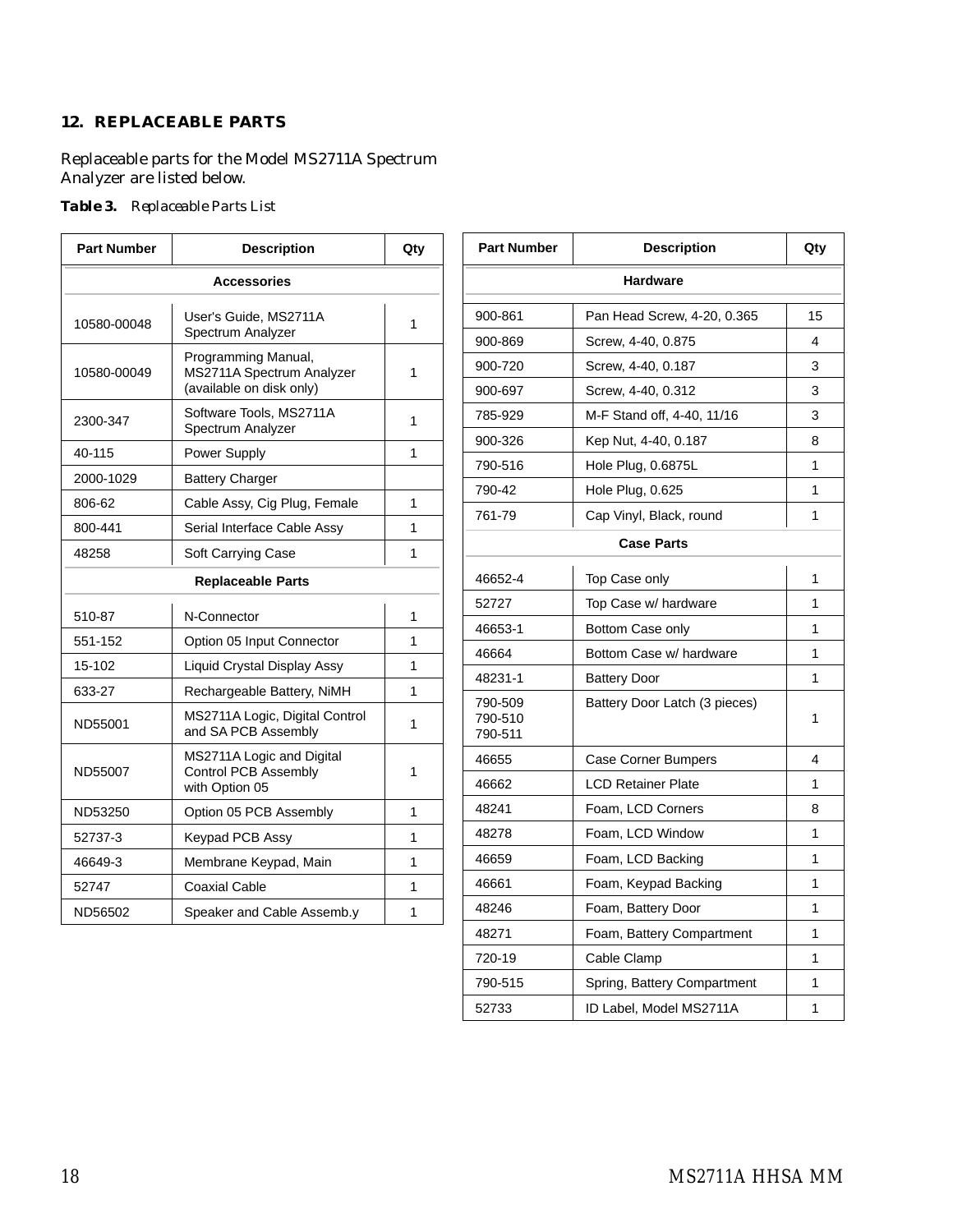#### *Table 4. Anritsu Service Centers*

#### **UNITED STATES**

ANRITSU COMPANY 685 Jarvis Drive Morgan Hill, CA 95037-2809 Telephone: (408) 776-8300 1-800-ANRITSU FAX: 408-776-1744

ANRITSU COMPANY 10 New Maple Ave., Unit 305 Pine Brook, NJ 07058 Telephone: (201) 227-8999, 1-800-ANRITSU FAX: 201-575-0092

ANRITSU COMPANY 1155 E. Collins Blvd Richardson, TX 75081 Telephone: 1-800-ANRITSU FAX: 972-671-1877

#### **AUSTRALIA**

ANRITSU PTY. LTD. Unit 3, 170 Foster Road Mt Waverley, VIC 3149 Australia Telephone: 03-9558-8177 FAX: 03-9558-8255

#### **BRAZIL**

ANRITSU ELECTRONICA LTDA. Praia de Botafogo, 440, Sala 2401 CEP22250-040, Rio de Janeiro, RJ, Brasil Telephone: 021-527-6922 FAX: 021-53-71-456

#### **CANADA**

ANRITSU INSTRUMENTS LTD. 215 Stafford Road, Unit 102 Nepean, Ontario K2H 9C1 Telephone: (613) 828-4090 FAX: (613) 828-5400

#### **FRANCE**

ANRITSU S.A 9 Avenue du Quebec Zone de Courtaboeuf 91951 Les Ulis Cedex Telephone: 016-44-66-546 FAX: 016-44-61-065

#### **GERMANY**

ANRITSU GmbH Grafenberger Allee 54-56 D-40237 Dusseldorf, Germany Telephone: 0211-68550 FAX: 0211-685555

#### **INDIA**

MEERA AGENCIES (P) LTD. 23 Community Centre Zamprudpur, Kailish Colony Extension New Delhi 110 048, India Telephone: 011-6442700/6442800 FAX: 011-6442500

#### **ISRAEL**

TECH-CENT, LTD. Haarad St. No. 7, Ramat Haahayal Tel-Aviv 69701 Telephone: (03) 64-78-563 FAX: (03) 64-78-334

#### **ITALY**

ANRITSU Sp.A Roma Office Via E. Vittorini, 129 00144 Roma EUR Telephone: (06) 509-9711 FAX: (06) 502-2452

#### **KOREA**

ANRITSU CORPORATION 14F, Hyunjuk Bldg 832-41, Yeoksam Dong Kangnam-Ku Seoul Korea 135-080 Telephone: 02-553-6603 FAX: 02-553-6604

#### **JAPAN**

ANRITSU CORPORATION 1800 Onna Atsugi-shi Kanagawa-Prf. 243 Japan Telephone: 81-3-3446-1111 FAX: 81-3-3448-8047

#### **SINGAPORE**

ANRITSU (SINGAPORE) PTE LTD. 6, New Industrial Road #06-01/02, Hoe Huat Industrial Building Singapore 536199 Telephone: 65-282-2400 FAX: 65-282-2533

#### **SOUTH AFRICA**

**ETECSA** 12 Surrey Square Office Park 330 Surrey Avenue Ferndale, Randburt, 2194 South Africa Telephone: 011-27-11-787-7200 FAX: 011-27-11-787-0446

#### **SWEDEN**

ANRITSU AB Botivid Center S-1585 Stockholm, Sweden Telephone: (08) 534-707-00 FAX: (08) 534-707-30

#### **TAIWAN**

ANRITSU CO., LTD. 6F, No. 96, Section 3 Chien Kuo N. Road Taipei, Taiwan, R.O.C. Telephone: (02) 515-6050 FAX: (02) 509-5519

#### **UNITED KINGDOM**

ANRITSU LTD. 200 Capability Green Luton, Bedfordshire LU1 3LU, England Telephone: 015-82-41-88-53 FAX: 015-82-31-303